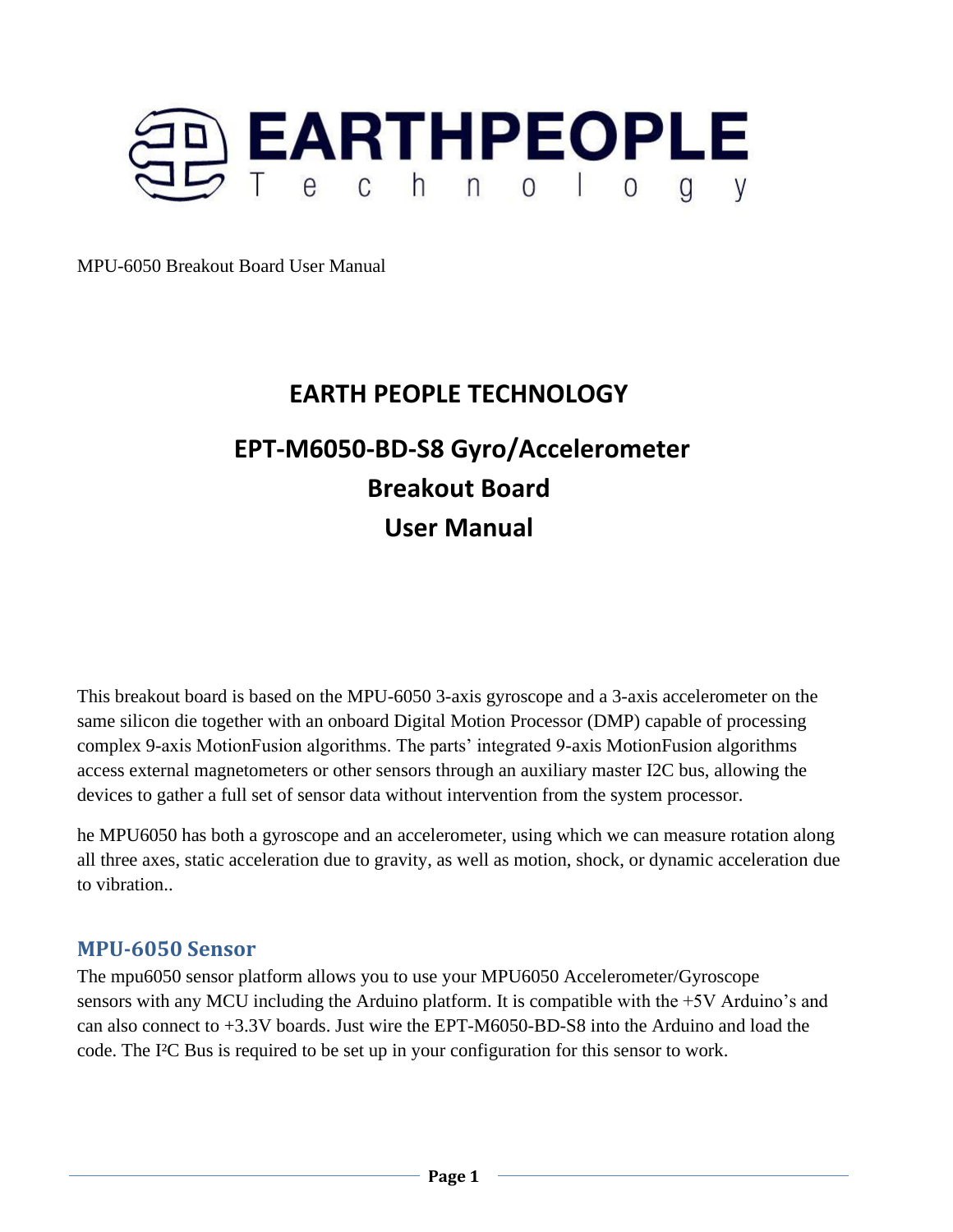



#### **Hardware Features:**

- Small form factor,  $14 \times 21 \text{mm}(0.55 \times 0.83^{\circ})$
- Compatible with  $+3.3V$  or  $+5V$  interface
- On board +3.3V regulator
- Power LED
- I2C address selection
- Simple common pinout with other Arduino style sensors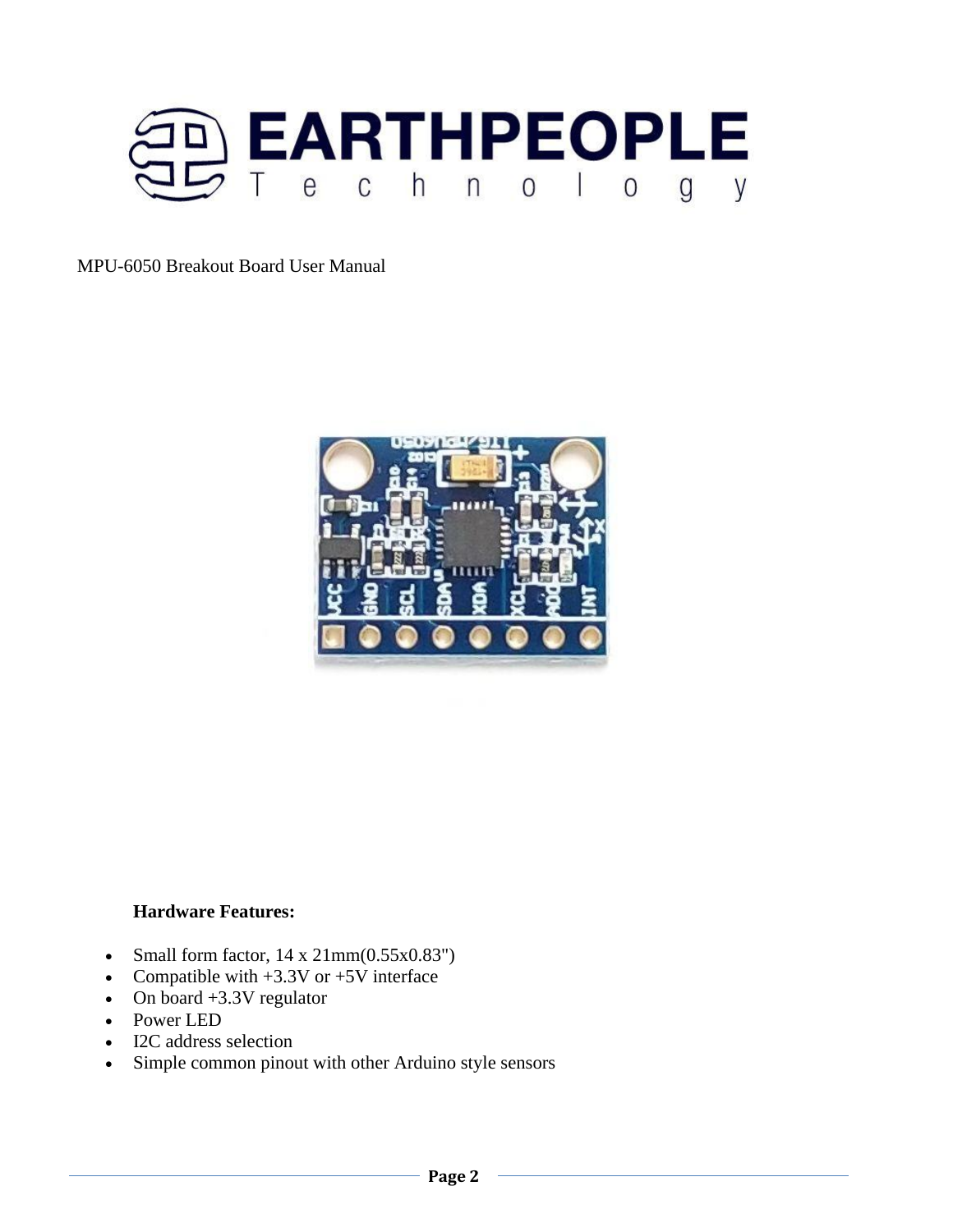

### **How Accelerometer Works?**

To know how accelerometers work, it is often useful to imagine a ball inside a 3D cube.



Suppose, the cube is in outer-space where everything is in weightless state, the ball will simply float in the middle of the cube.

Now let's imagine each wall represents particular axis. If we suddenly move the box to the left with acceleration 1g(A single G-force 1g is equivalent to gravitational acceleration 9.8 m/s2), no doubt the ball will hit the wall X. If we measure the force that the ball applies to the wall X, we can get an output value of 1g on the X axis.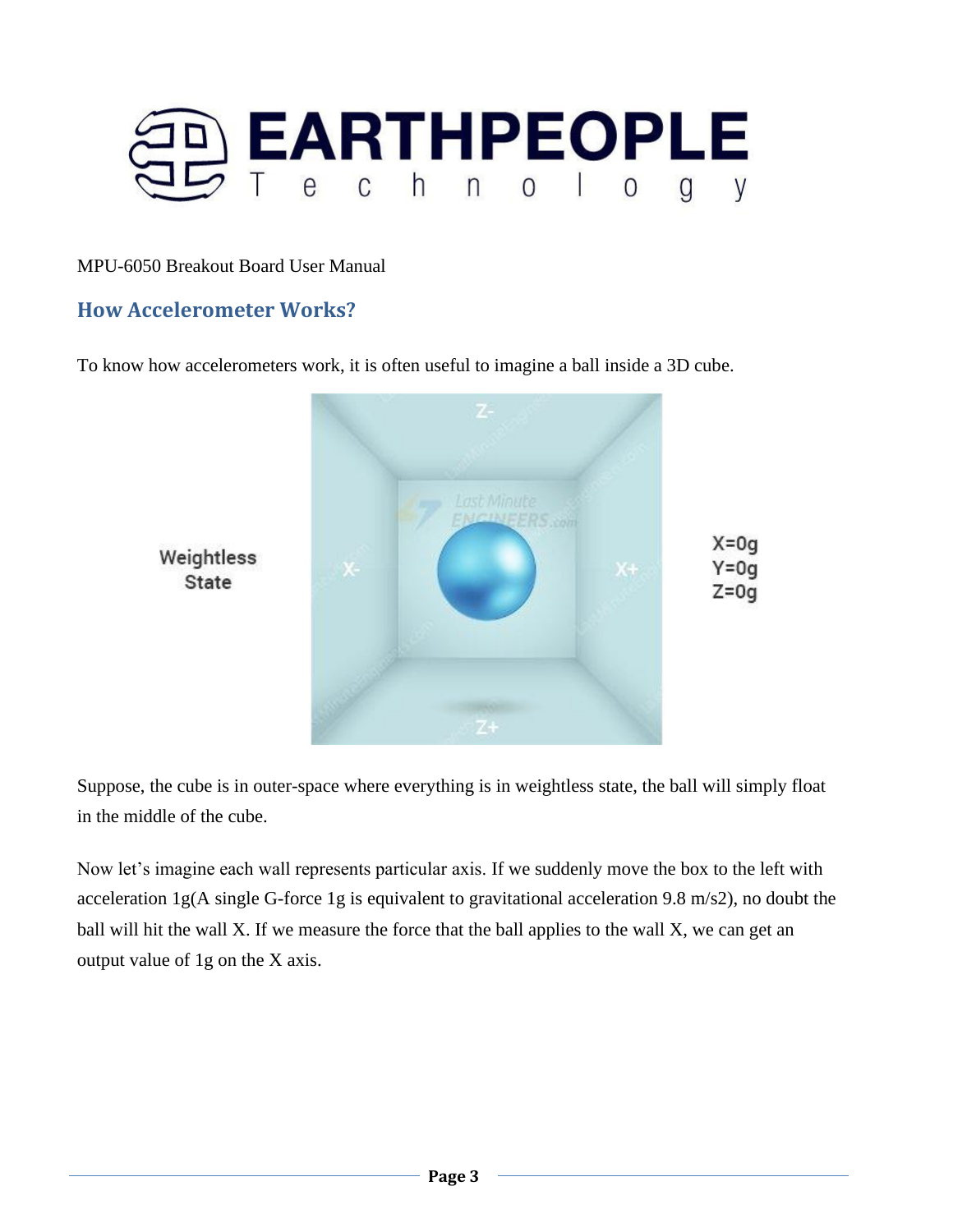



Let's see what happens if we put that cube on Earth. The ball will simply fall on the wall Z and will apply a force of 1g, as shown in the picture below:

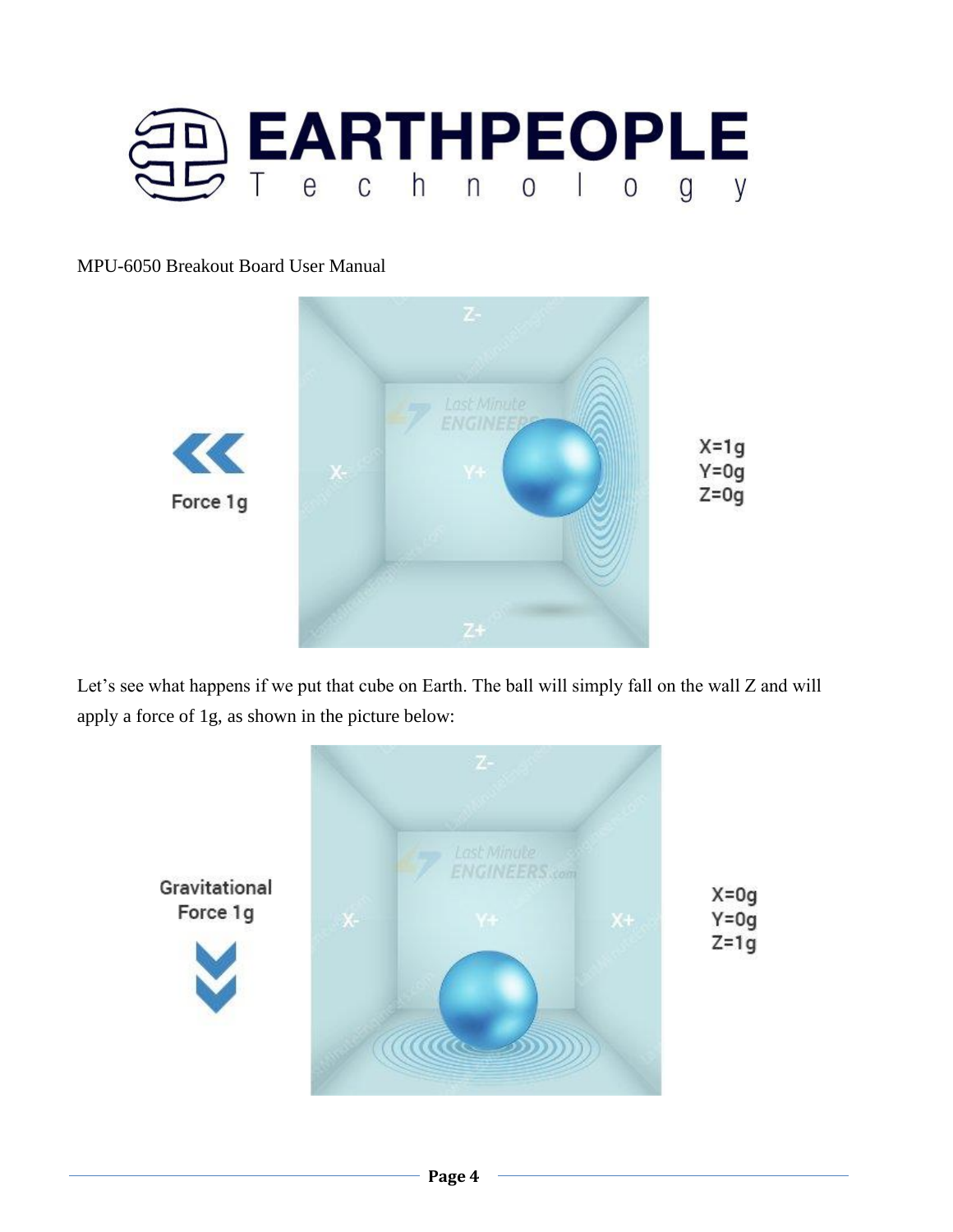

In this case the box isn't moving but we still get a reading of 1g on the Z axis. This is because the gravitational force is pulling the ball down with force 1g.

The accelerometer measures the static acceleration of gravity in tilt-sensing applications as well as dynamic acceleration resulting from motion, shock, or vibration.

### **How MEMS Accelerometer Works?**

MEMS(Micro Electro Mechanical Systems) accelerometer consists of a micro-machined structure built on top of a silicon wafer.



This structure is suspended by polysilicon springs. It allows the structure to deflect at the time when the acceleration is applied on the particular axis.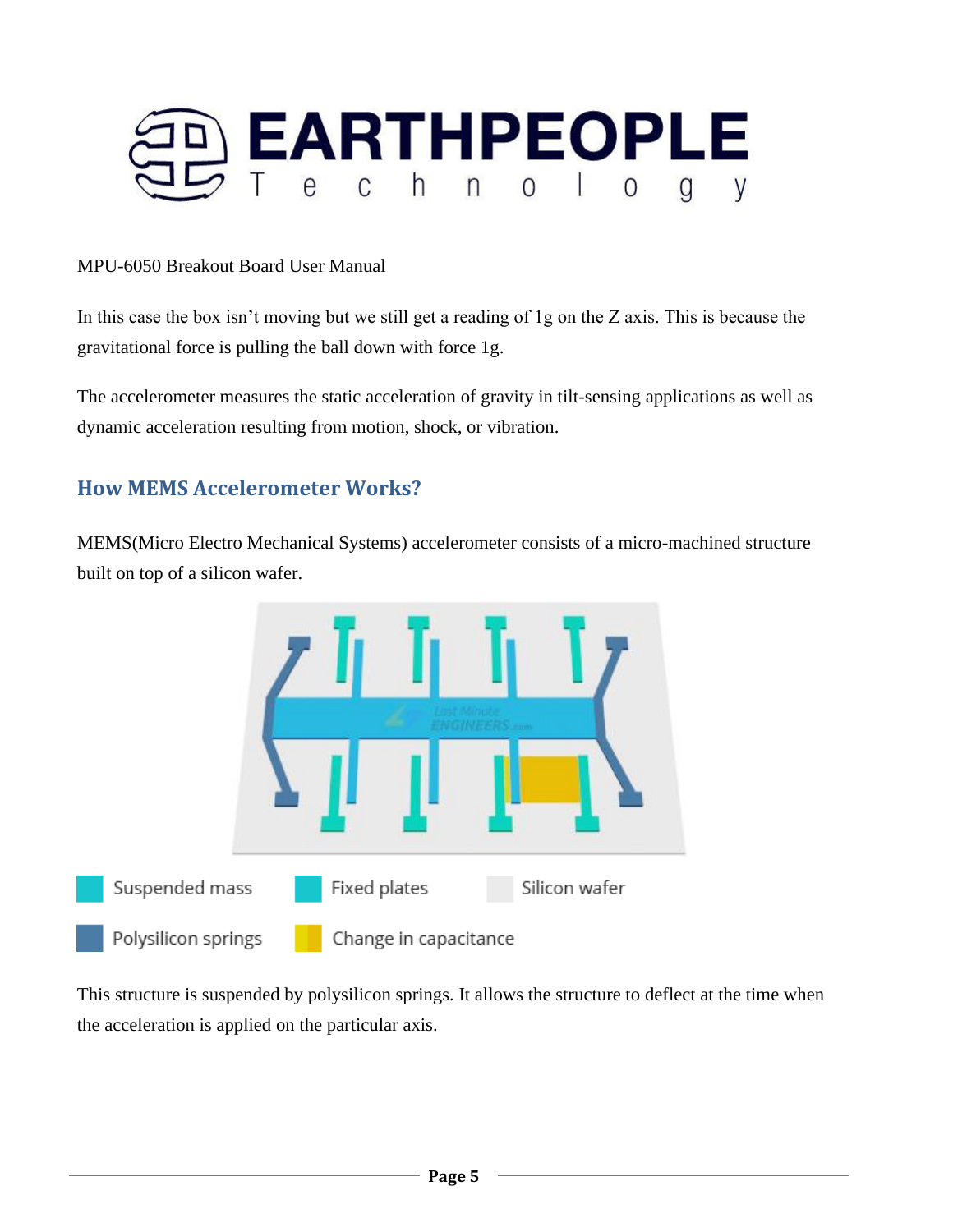

Due to deflection the capacitance between fixed plates and plates attached to the suspended structure is changed. This change in capacitance is proportional to the acceleration on that axis. The sensor processes this change in capacitance and converts it into an analog output voltage.

### **How Gyroscope Works?**

While accelerometers measure linear acceleration, MEMS gyroscopes measure angular rotation. To do this they measure the force generated by what is known as The Coriolis Effect.

# **Coriolis Effect**

Coriolis Effect tells us that when a mass (m) moves in a particular direction with a velocity (v) and an external angular rate  $(\Omega)$  is applied (Red arrow); the Coriolis Effect generates a force (Yellow arrow) that causes a perpendicular displacement of the mass. The value of this displacement is directly related to the angular rate applied.

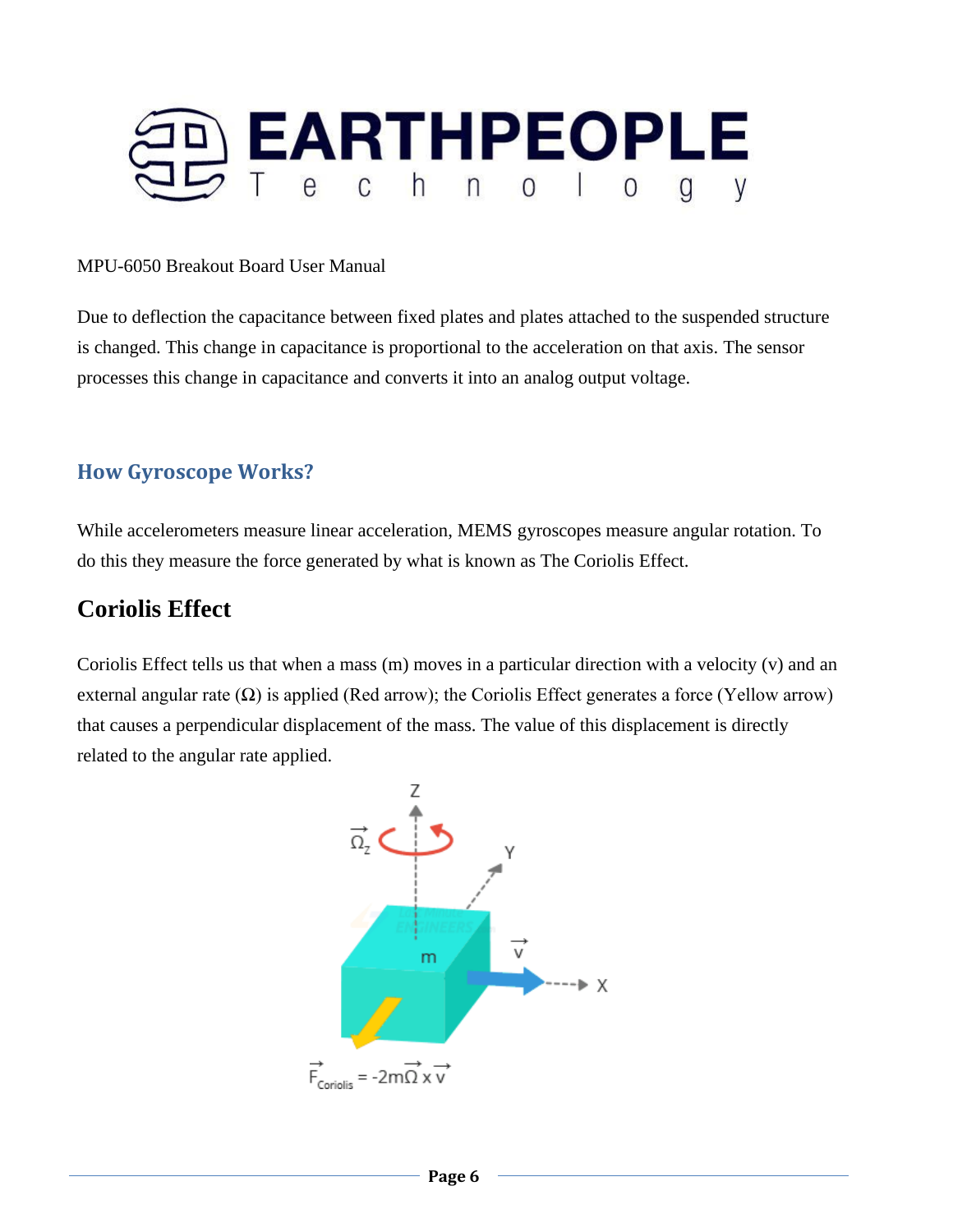

Now suppose that there are two masses that are kept in constant oscillating motion so that they move continuously in opposite directions. When angular rate is applied, the Coriolis effect on each mass is also in opposite directions, which results in a change in the capacitance between them; this change is sensed.



### **How MEMS Gyroscope Works?**

The MEMS sensor is composed of a proof mass (containing 4 parts M1, M2, M3 and M4) which is kept in a continuously oscillating movement so that is reacts to the coriolis effect. They move inward and outward simultaneously in the horizontal plane.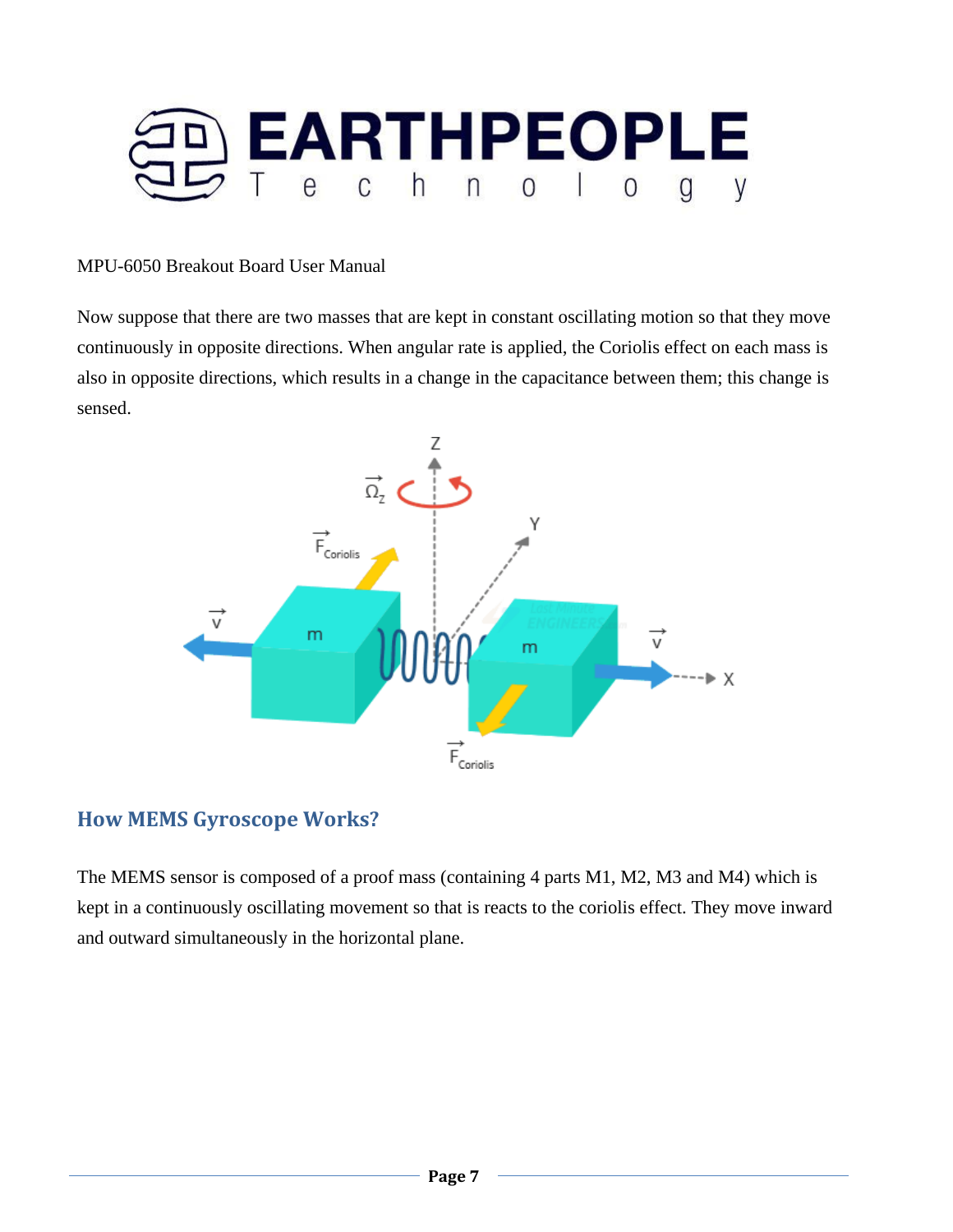



When we start rotating the structure, the Coriolis force acting on the moving proof mass changes the direction of the vibration from horizontal to vertical.

There are three modes depending on which axis the angular rotation is applied.

# Roll Mode:

When an angular rate is applied along the X-axis, due to the coriolis effect, then M1 and M3 will move up and down out of the plane. This causes the roll angle to change hence it is called Roll Mode.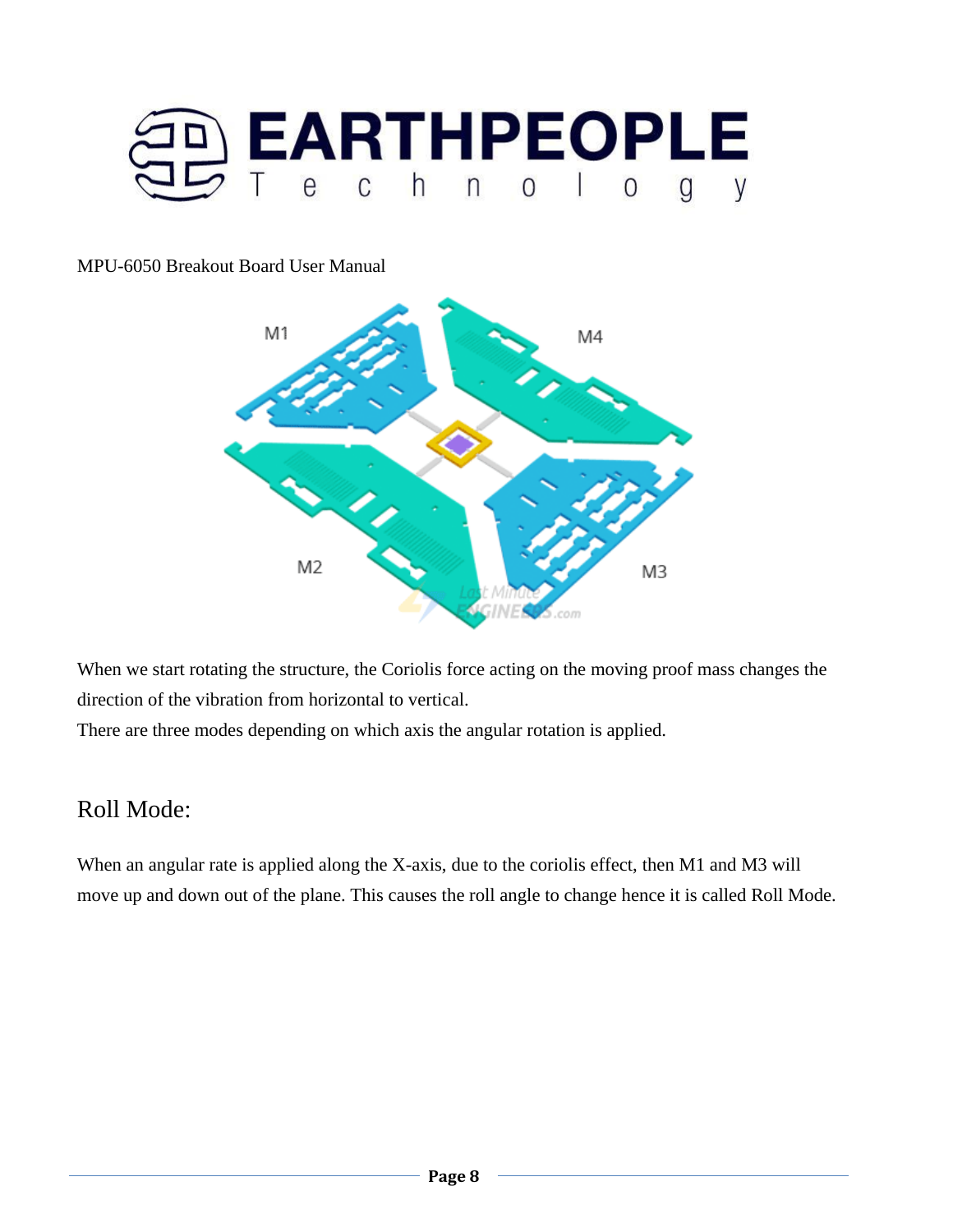



# Pitch Mode:

When an angular rate is applied along the Y-axis, then M2 and M4 will move up and down. This causes the pitch angle to change hence it is called Pitch Mode.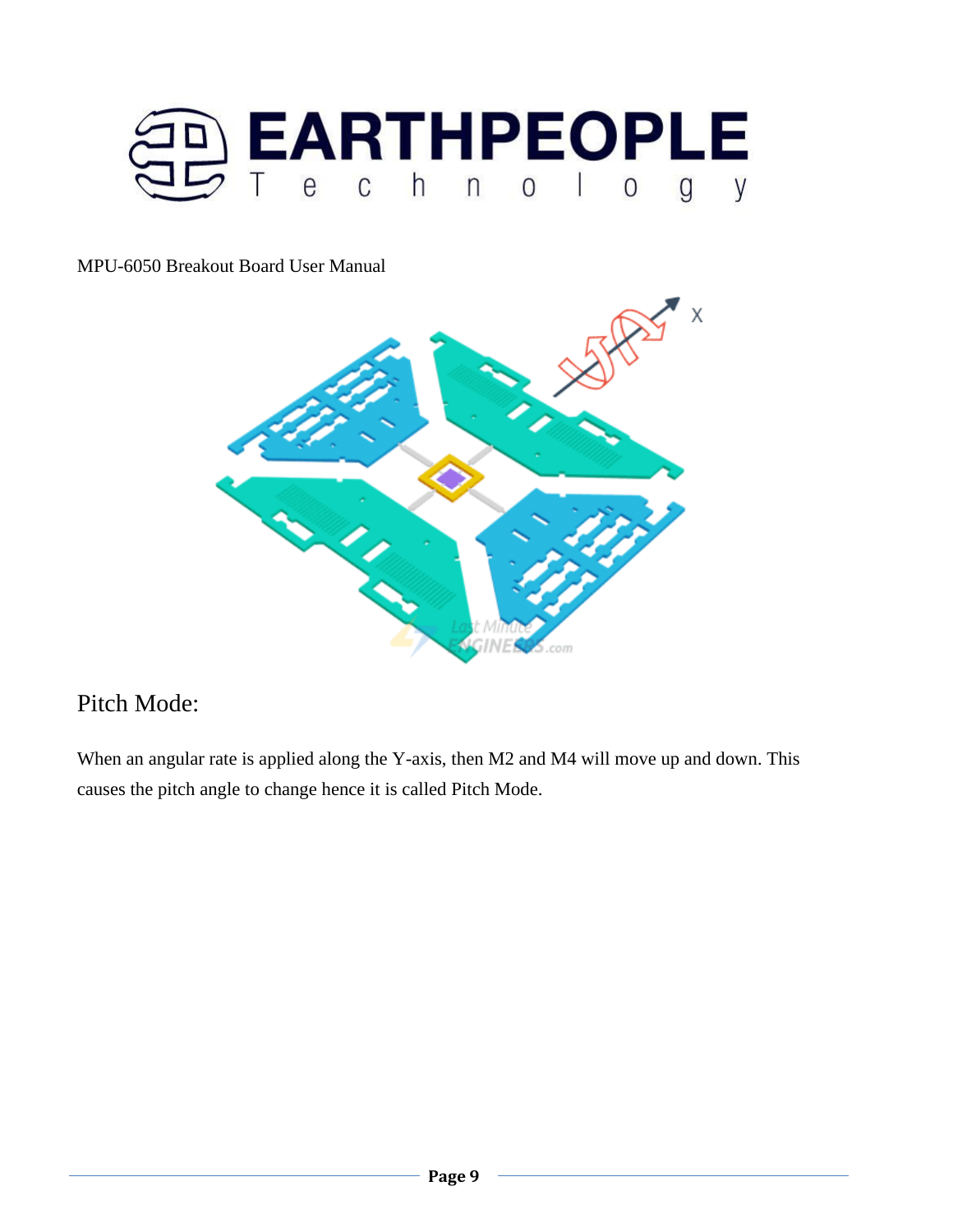



# Yaw Mode:

When an angular rate is applied along the Z-axis, M2 and M4 will move in the same horizontal plane in opposite directions. This causes the yaw angle to change hence it is called Yaw Mode.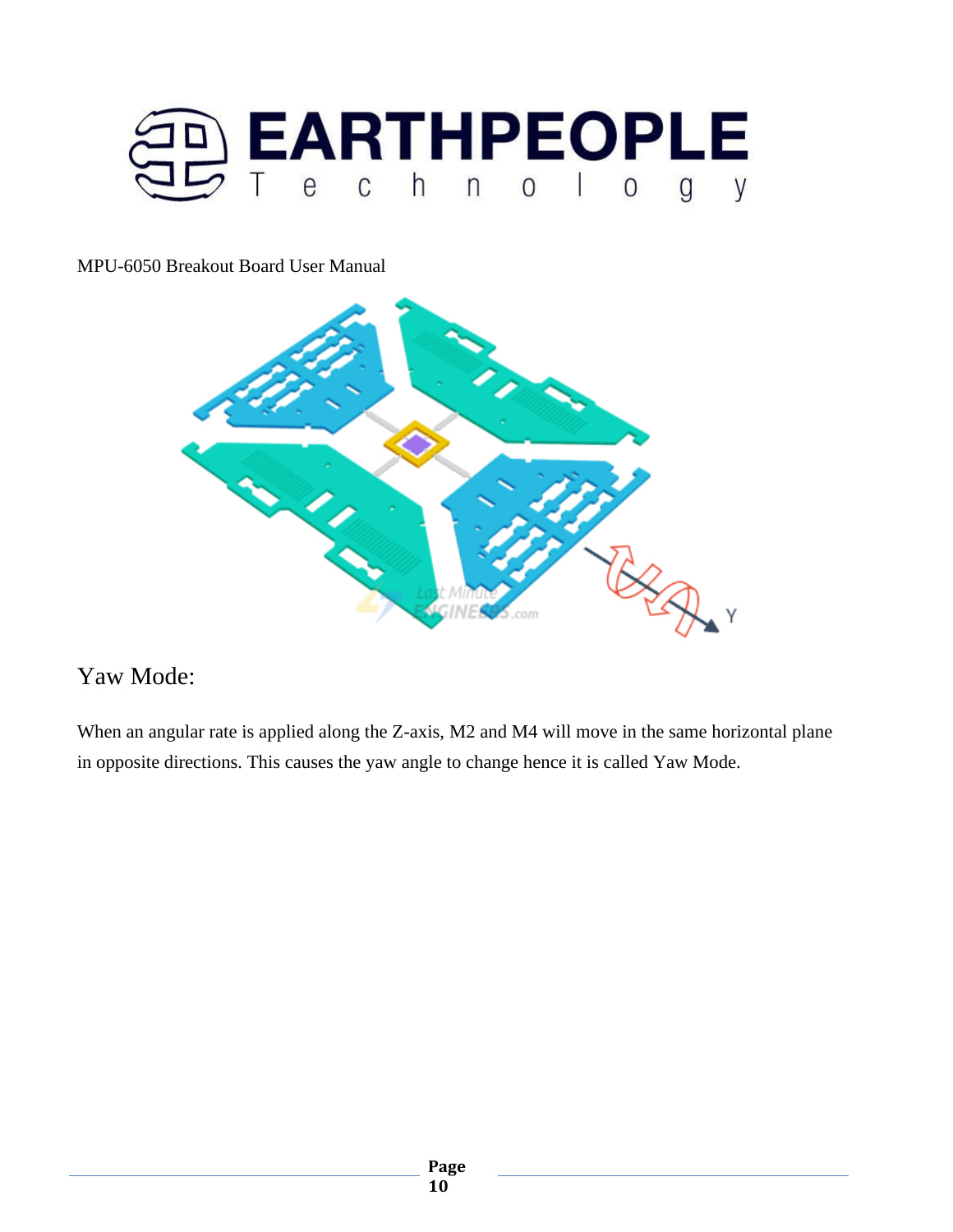



Whenever the coriolis effect is detected, the continuous movement of the driving mass will cause a capacitance change (∆C) which is picked up by the sensing structure and then converted to a voltage signal.

### **MPU6050 Module Hardware Overview**

At the heart of the module is a low power, inexpensive 6-axis MotionTracking chip that combines a 3-axis gyroscope, 3-axis accelerometer, and a Digital Motion Processor (DMP) all in a small 4mm x 4mm package.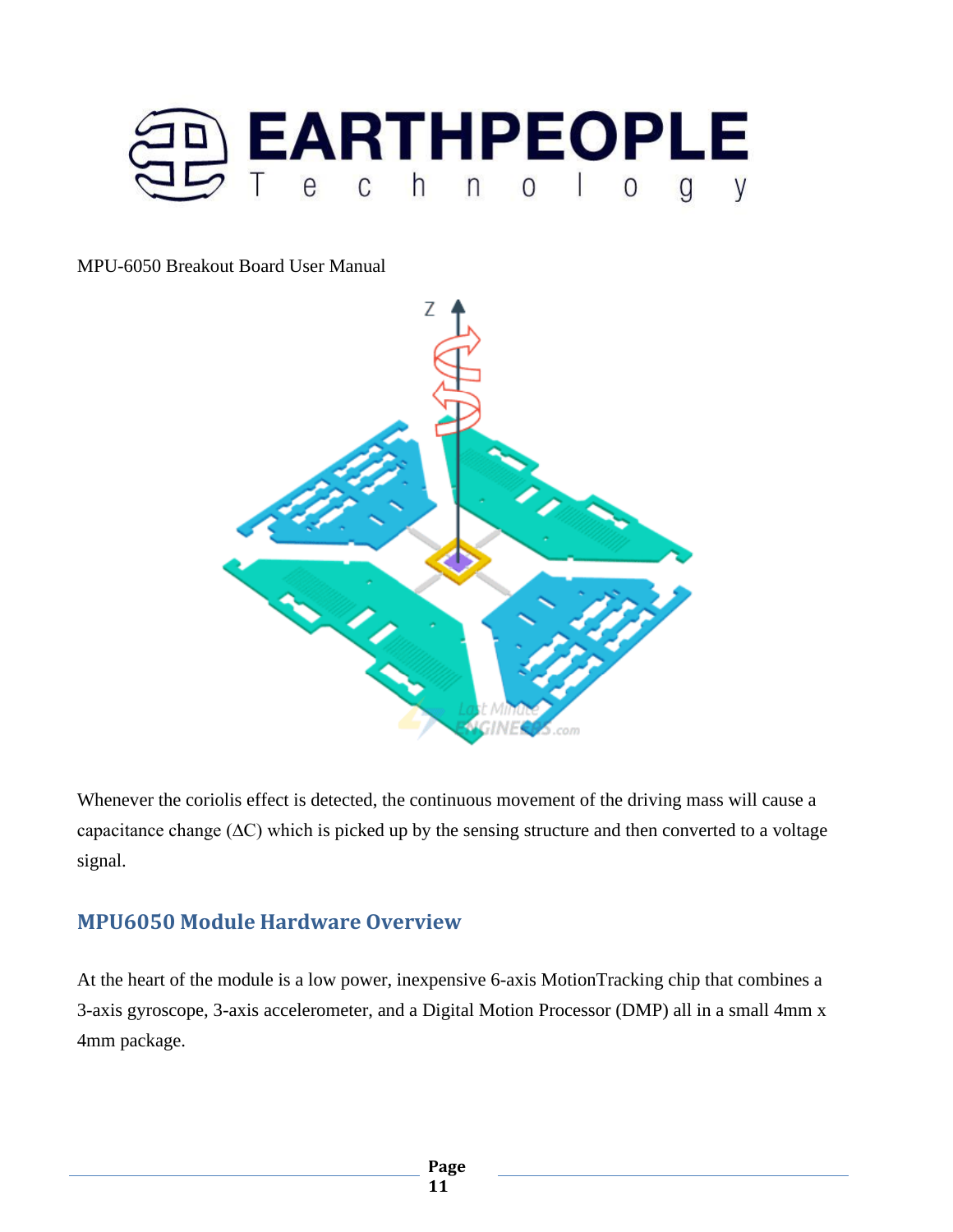

It can measure angular momentum or rotation along all the three axis, the static acceleration due to gravity, as well as dynamic acceleration resulting from motion, shock, or vibration.



The module comes with an on-board LD3985 3.3V regulator, so you can use it with a 5V logic microcontroller like Arduino. The MPU6050 consumes less than 3.6mA during measurements and only 5μA during idle. This low power consumption allows the implementation in battery driven devices. In addition, the module has a power LED that lights up when the module is powered.

### **Measuring Acceleration**

The MPU6050 can measure acceleration using its on-chip accelerometer with four programmable full scale ranges of  $\pm 2g$ ,  $\pm 4g$ ,  $\pm 8g$  and  $\pm 16g$ .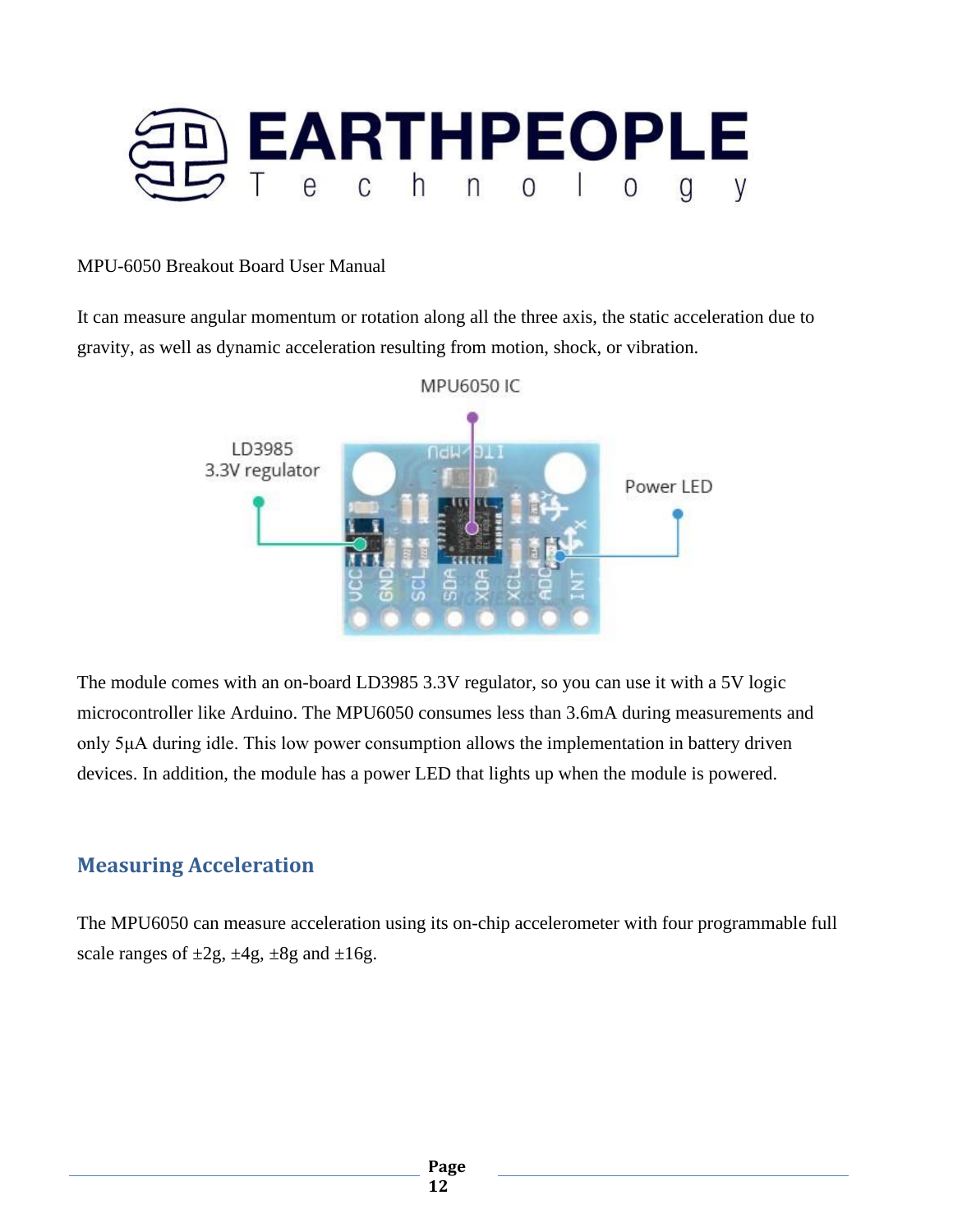



The MPU6050 has three 16-bit analog-to-digital converters that simultaneously sample the 3 axis of movement (along X, Y and Z axis).

### **Measuring Rotation**

The MPU6050 can measure angular rotation using its on-chip gyroscope with four programmable full scale ranges of  $\pm 250^{\circ}/s$ ,  $\pm 500^{\circ}/s$ ,  $\pm 1000^{\circ}/s$  and  $\pm 2000^{\circ}/s$ .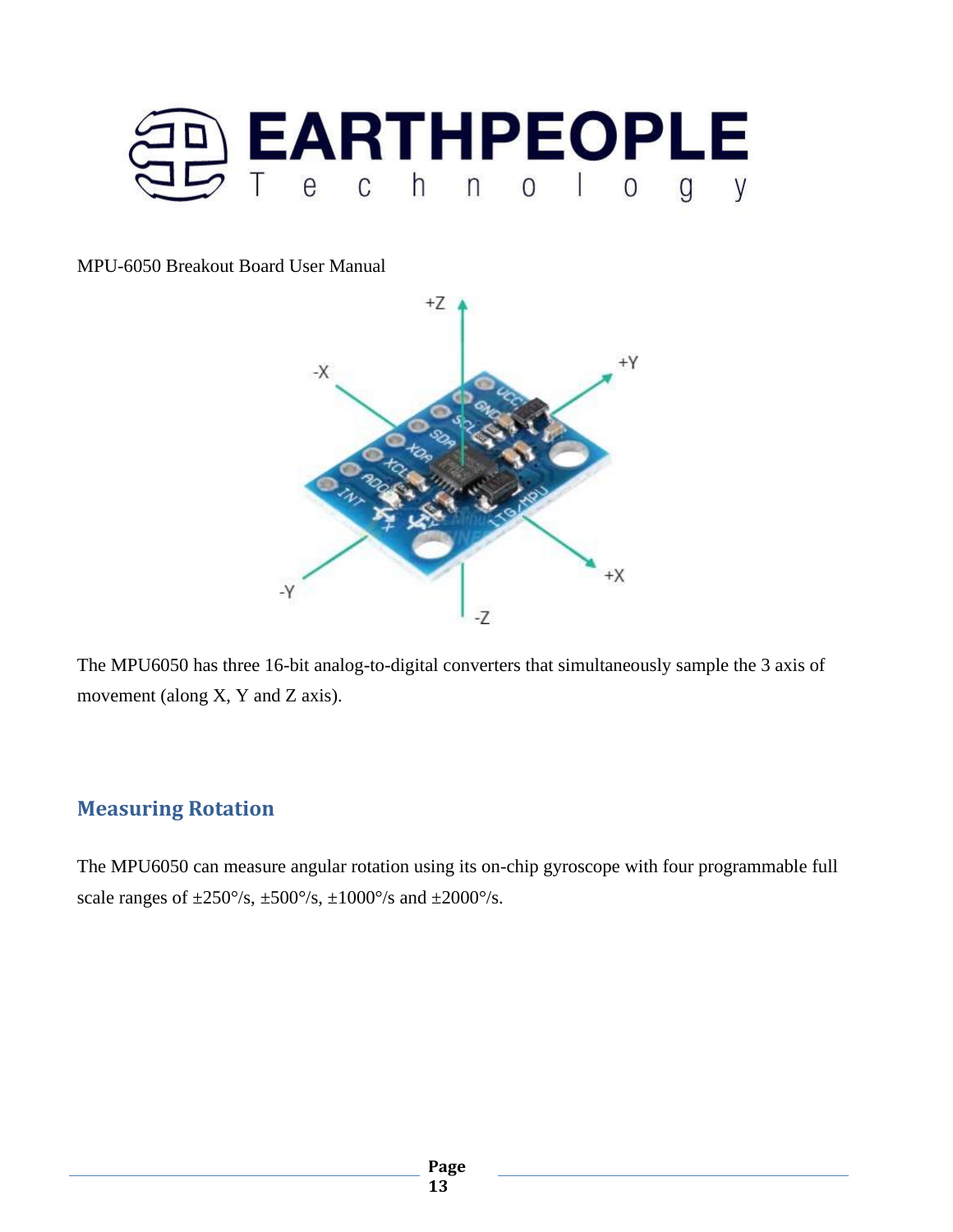



The MPU6050 has another three 16-bit analog-to-digital converters that simultaneously samples 3 axes of rotation (around X, Y and Z axis). The sampling rate can be adjusted from 3.9 to 8000 samples per second.

### **Measuring Temperature**

The MPU6050 includes an embedded temperature sensor that can measure temperature over the range of -40 to 85 $\degree$ C with accuracy of  $\pm 1\degree$ C.

Note that this temperature measurement is of the silicon die itself and not the ambient temperature. Such measurements are commonly used to offset the calibration of accelerometer and gyroscope or to detect temperature changes rather than measuring absolute temperatures.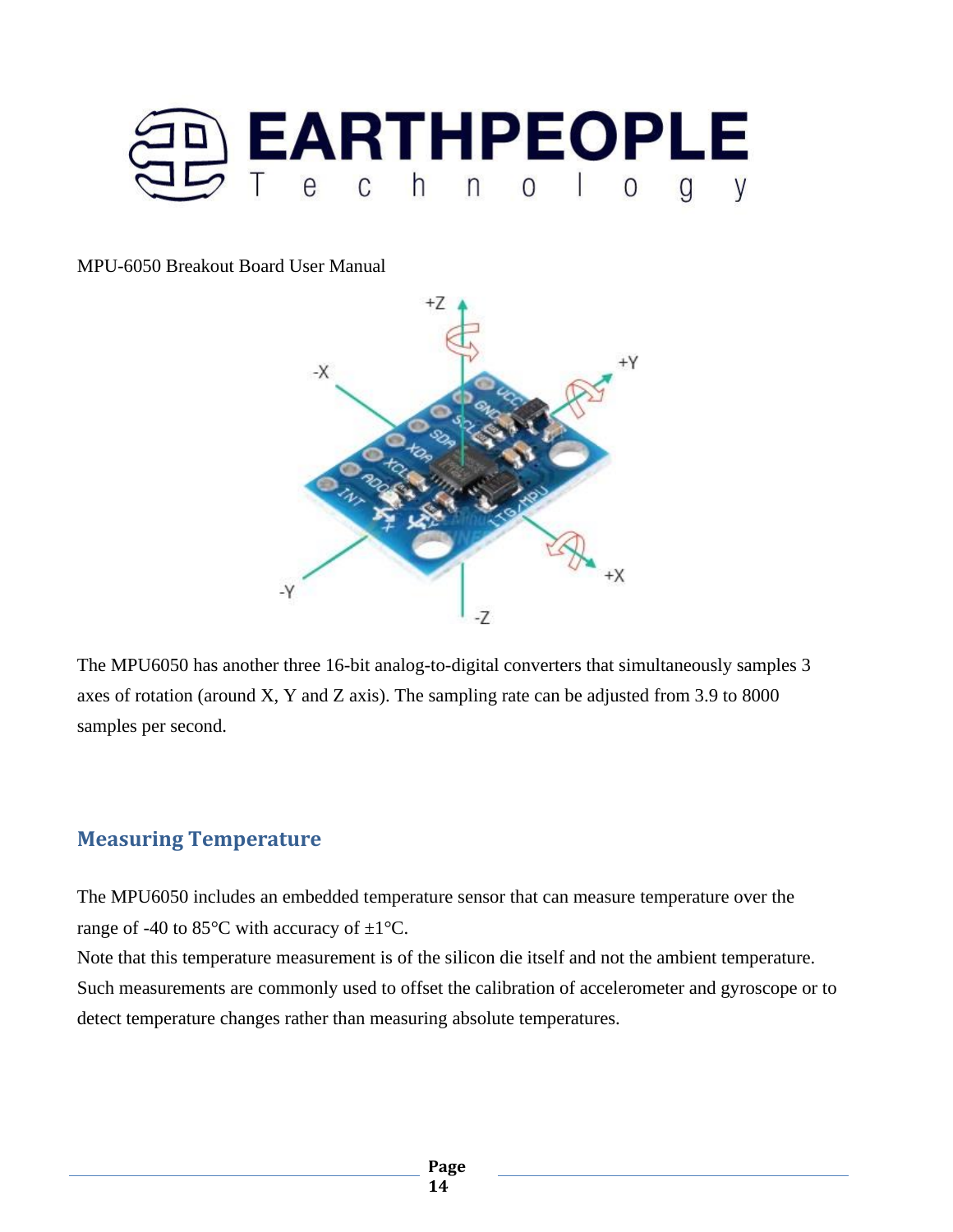

# **The I2C Interface**

The module uses the I2C interface for communication with the Arduino. It supports two separate I2C addresses: 0x68HEX and 0x69HEX. This allows two MPU6050s to be used on the same bus or to avoid address conflicts with another device on the bus.



The ADO pin determines the I2C address of the module. This pin has a built-in 4.7K pull-down resistor. Therefore, when you leave the ADO pin unconnected, the default I2C address is 0x68HEX and when you connect it to 3.3V, the line is pulled HIGH and the I2C address becomes 0x69HEX.

### **Adding External Sensors**

To increase the level of accuracy even further, the MPU6050 module provides a feature for connecting external sensors. These external sensors are connected to the MPU6050 via a second I2C bus (XDA and XCL), which is completely independent of the main I2C bus.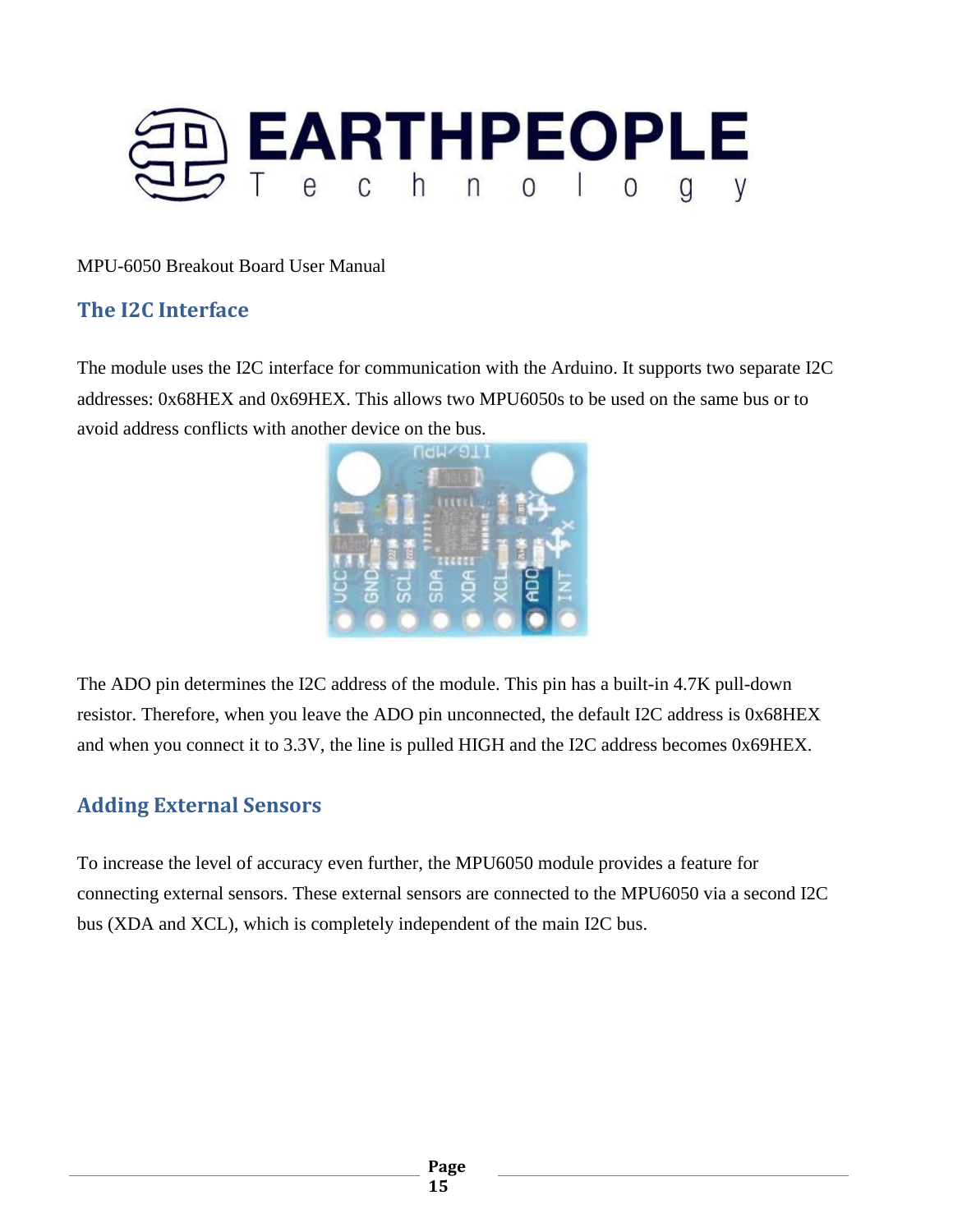



### **MPU6050 Module Pinout**

The pin descriptions of the MPU6050 module are as follows:



ACC is the power supply for the module. Connect it to the 5V output of the Arduino. GND should be connected to the ground of Arduino.

SCL is a I2C Clock pin. This is a timing signal supplied by the Bus Master device. Connect to the SCL pin on the Arduino.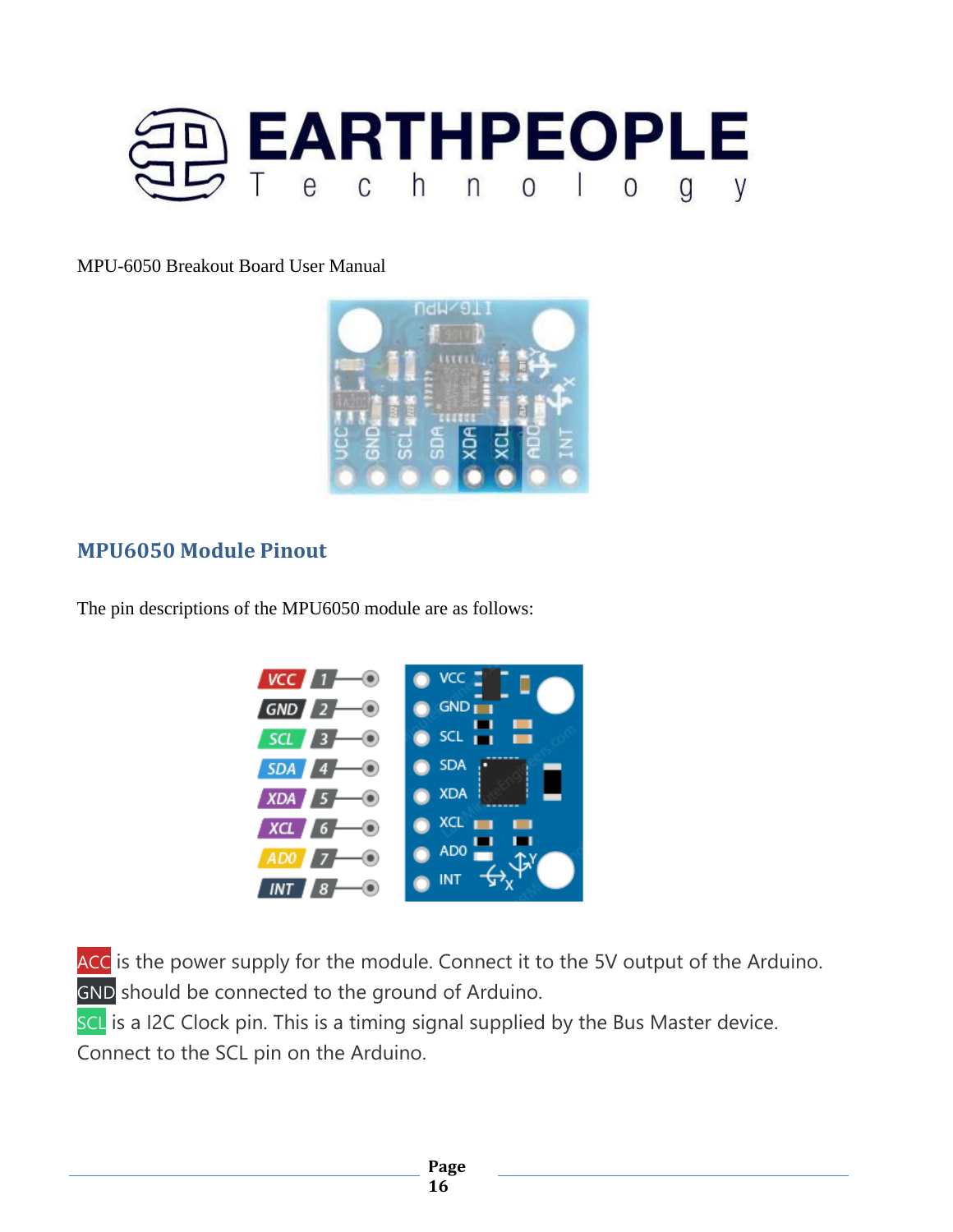

SDA is a I2C Data pin. This line is used for both transmit and receive. Connect to the SDA pin on the Arduino.

XDA is the external I2C data line. The external I2C bus is for connecting external sensors.

XCL is the external I2C clock line.

AD0 allows you to change the internal I2C address of the MPU6050 module. It can be used if the module is conflicting with another I2C device, or if you wish to use two MPU6050s on the same I2C bus. When you leave the ADO pin unconnected, the default I2C address is  $0x68_{\text{Hex}}$  and when you connect it to 3.3V, the I2C address becomes  $0x69_{HFX}$ .

INT is the Interrupt Output. MPU6050 can be programmed to raise interrupt on gesture detection, panning, zooming, scrolling, tap detection, and shake detection.

# **Wiring MPU6050 Module with Arduino**

Connections are fairly simple. Start by connecting VCC pin to the 5V output on the Arduino and connect GND to ground.

Now we are remaining with the pins that are used for I2C communication. Note that each Arduino Board has different I2C pins which should be connected accordingly. On the Arduino boards with the R3 layout, the SDA (data line) and SCL (clock line) are on the pin headers close to the AREF pin. They are also known as A5 (SCL) and A4 (SDA).

If you are using a different Arduino board, please refer below table.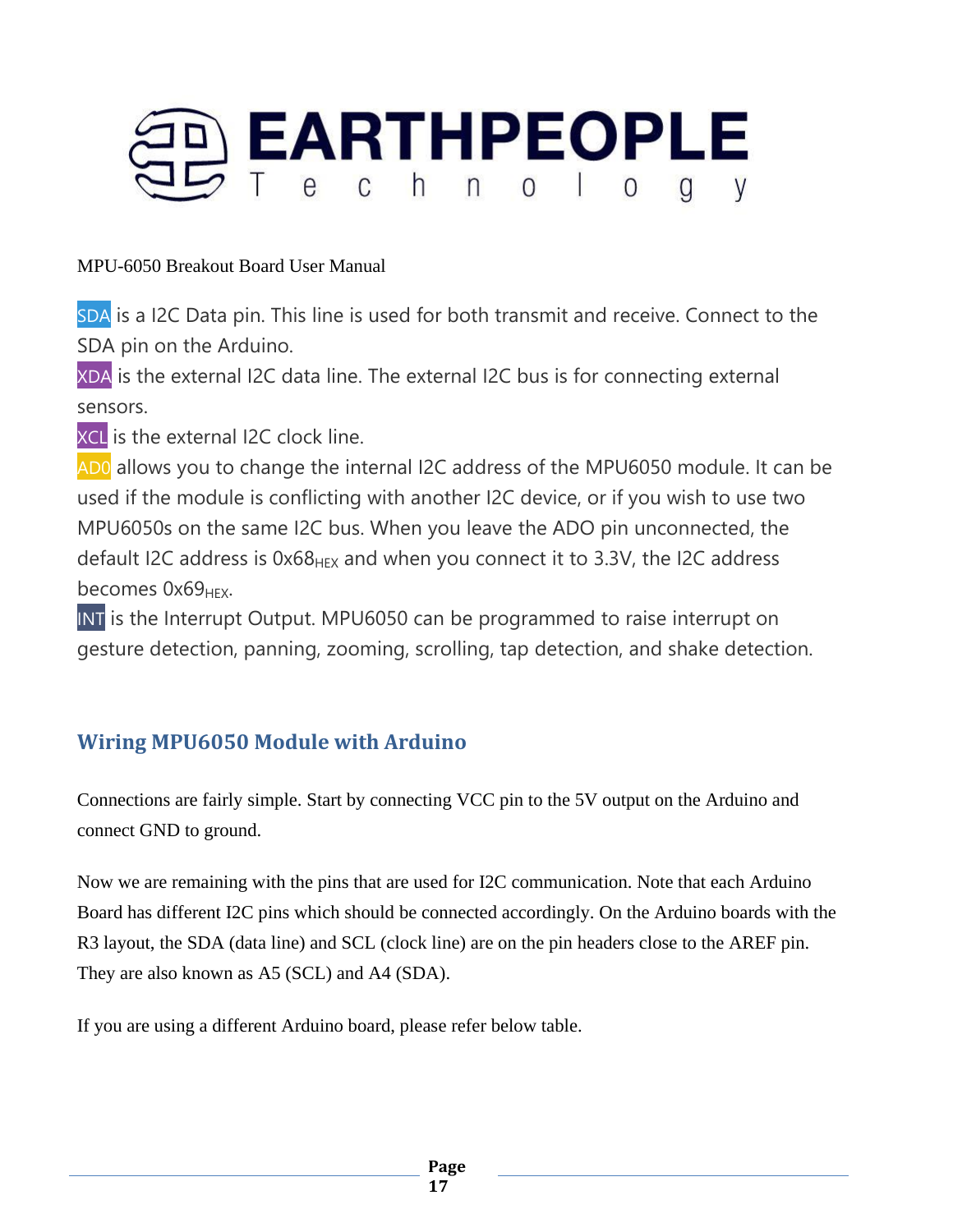

|                | <b>SCL</b>     | <b>SDA</b> |
|----------------|----------------|------------|
| Arduino Uno    | A5             | A4         |
| Arduino Nano   | A <sub>5</sub> | A4         |
| Arduino Mega   | 21             | 20         |
| Leonardo/Micro | ⌒              |            |

The following diagram shows you how to wire everything.

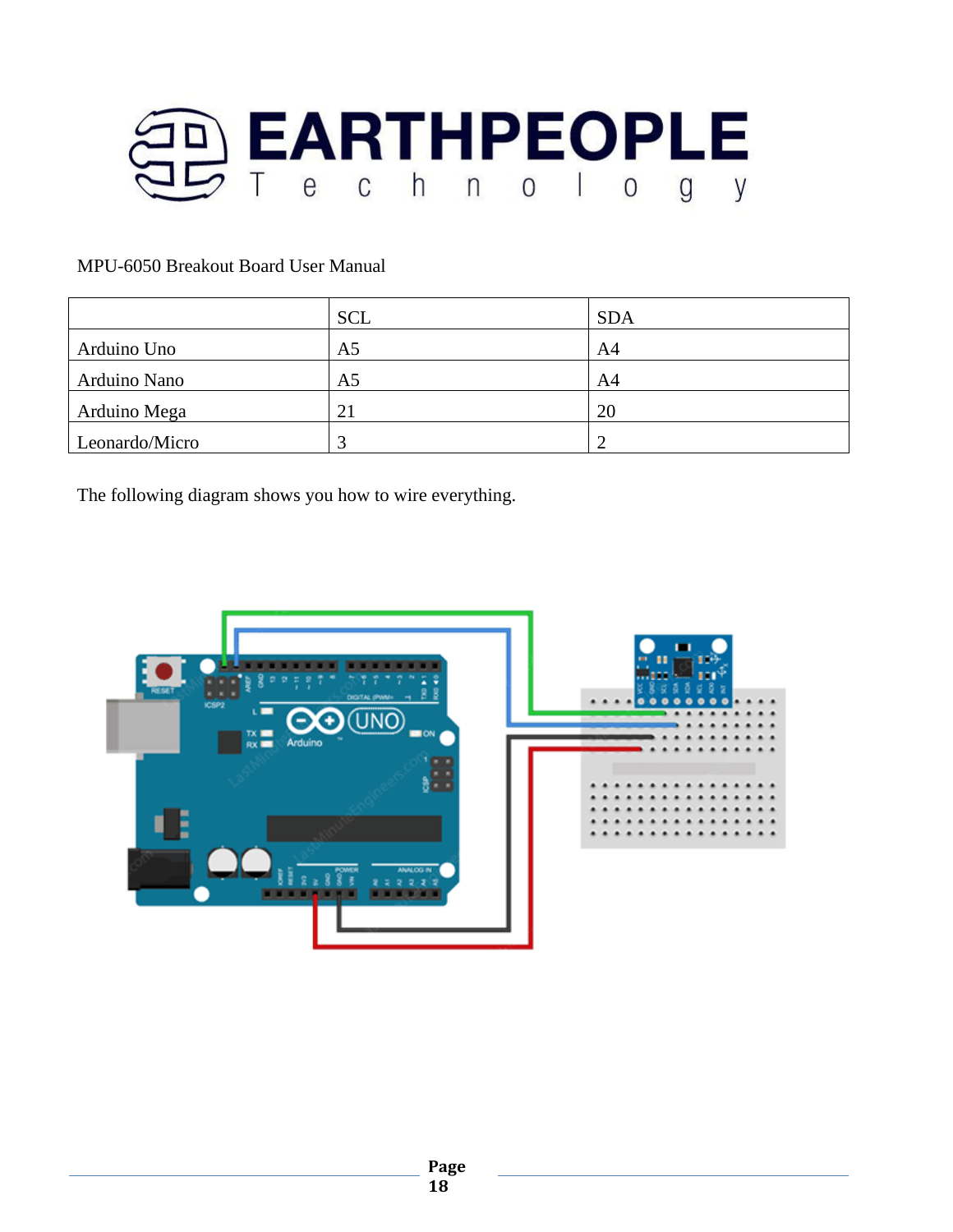

# **Library Installation**

The MPU6050 module is relatively easy to get up and running and capturing the raw data output of the device. Manipulating the data into something meaningful, however, is more of a challenge, but there are some libraries available for using the device.

To install the library navigate to the Sketch > Include Library > Manage Libraries… Wait for Library Manager to download libraries index and update list of installed libraries.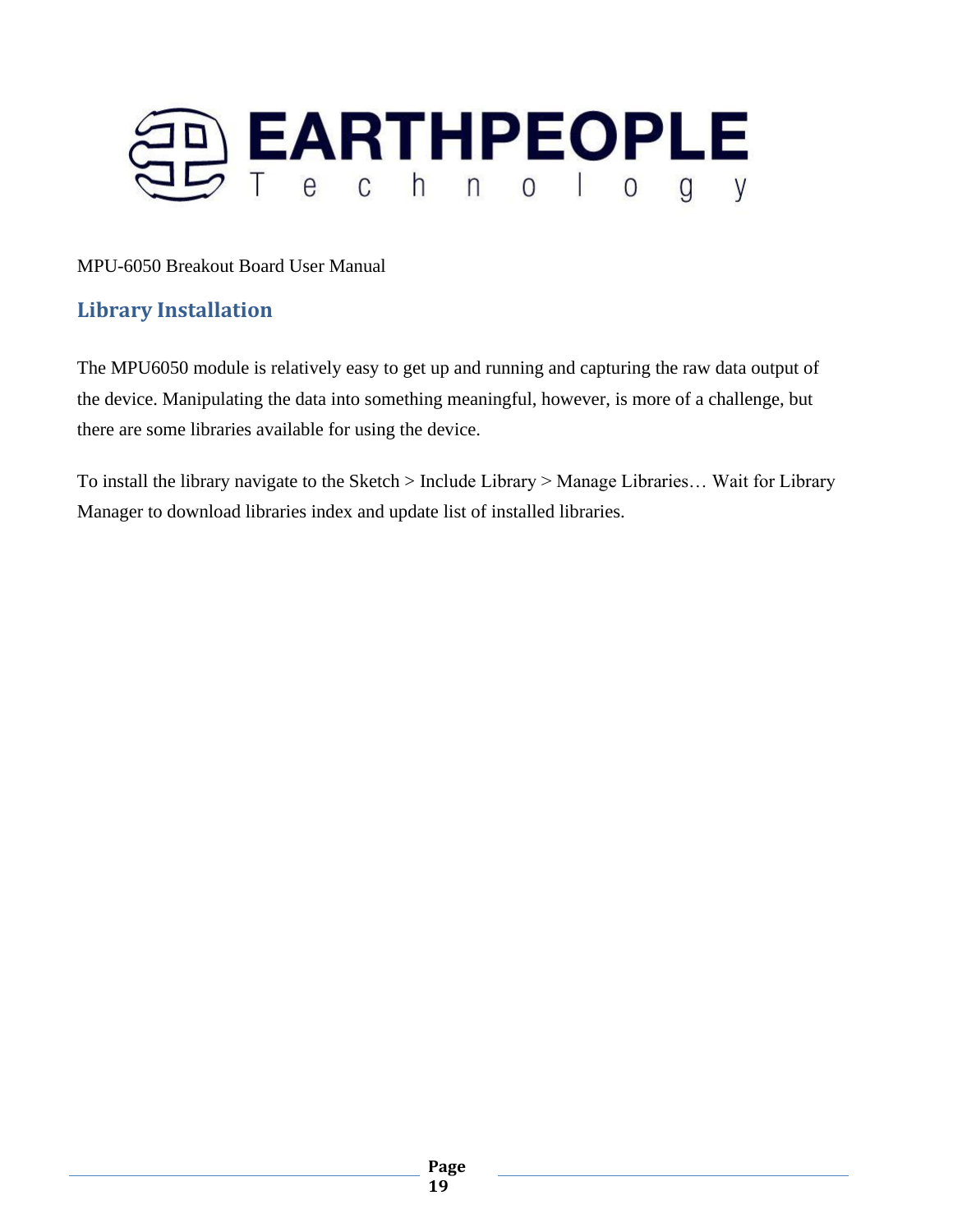



Filter your search by typing 'mpu6050'. There should be a couple entries. Look for Adafruit MPU6050 Library by Adafruit. Click on that entry, and then select Install.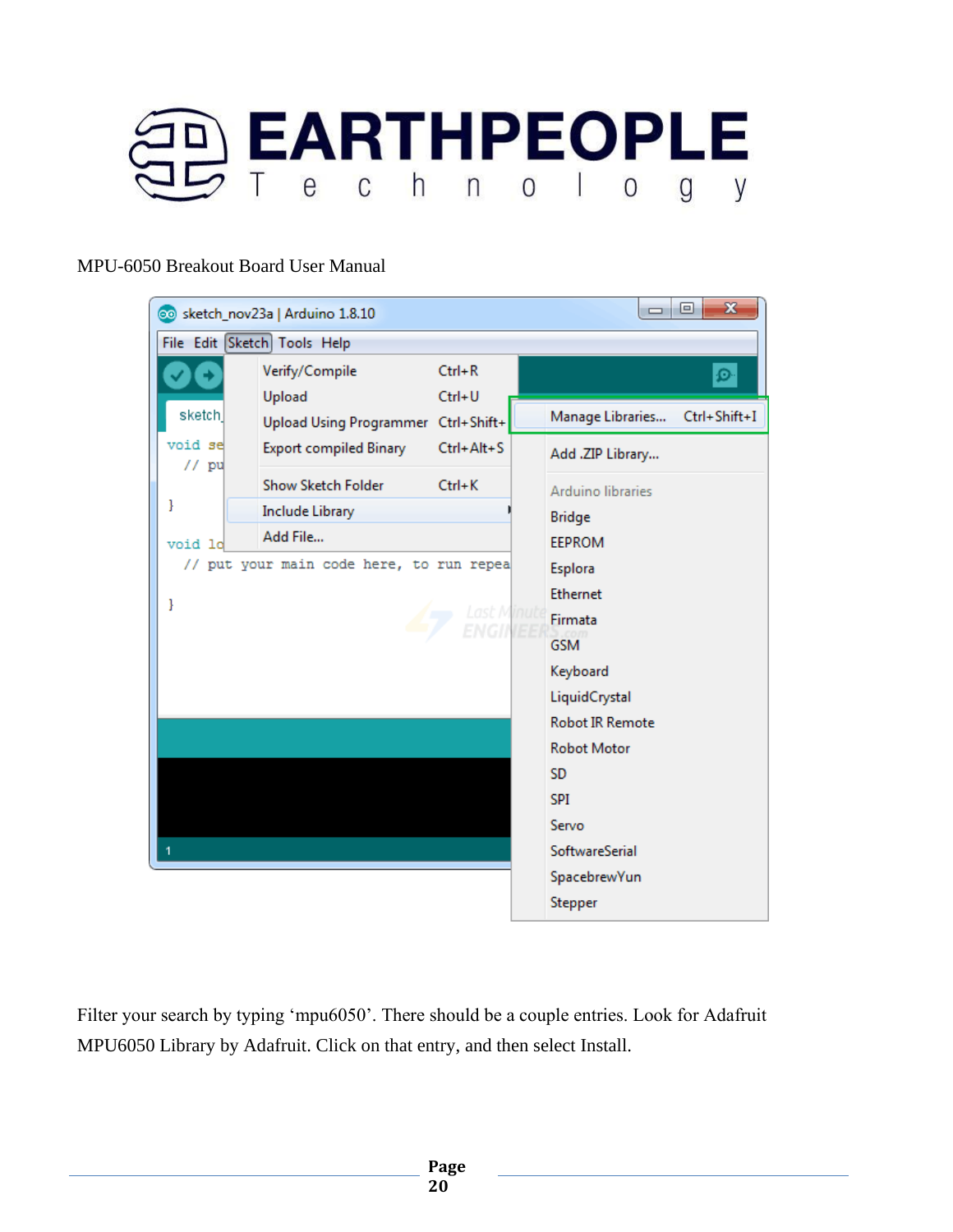

| X<br>Library Manager<br>ΘO                                                                                                                                                                  |  |  |  |
|---------------------------------------------------------------------------------------------------------------------------------------------------------------------------------------------|--|--|--|
| Topic All<br>Type All<br>mpu6050<br>v.                                                                                                                                                      |  |  |  |
| Adafruit MPU6050 by Adafruit<br>Arduino library for the MPU6050 sensors in the Adafruit shop Arduino library for the MPU6050 sensors<br>More info<br>Version 2.0.3 $\rightarrow$<br>Install |  |  |  |
| MPU6050 by Electronic Cats<br>Ξ<br>MPU6050 Arduino Library. MPU-6050 6-axis accelerometer/gyroscope Arduino Library.<br>More info<br>Last Minute<br><b>ENGINEERS.com</b>                    |  |  |  |
| MPU6050 light by rfetick<br>Arduino library for light and fast communication with the MPU6050. Retrieve data from MPU6050.<br>and Y tilt angles of the device.<br>More info<br>۰            |  |  |  |
| Close                                                                                                                                                                                       |  |  |  |

The Adafruit MPU6050 library uses Adafruit Unified Sensor Driver and Adafruit Bus IO Library internally. Therefore, search the library manager for Adafruit Unified Sensor and BusIO and install them as well.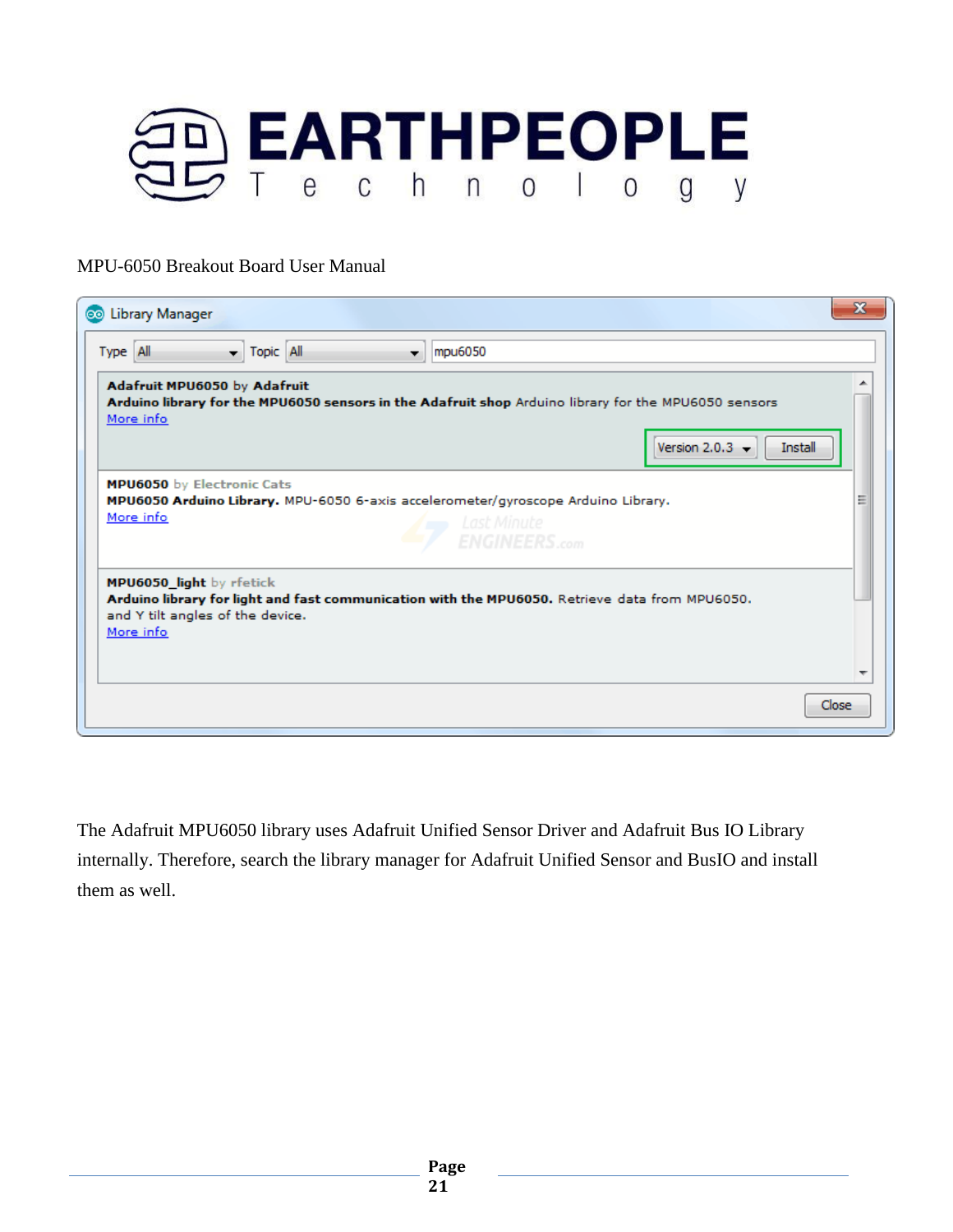

| Library Manager<br>ΘΘ                                                                                                                                                                                  | х |  |
|--------------------------------------------------------------------------------------------------------------------------------------------------------------------------------------------------------|---|--|
| adafruit unified<br>$\blacktriangleright$ Topic All<br>Type All<br>۰.                                                                                                                                  |   |  |
| Adafruit MSA301 by Adafruit<br>Library for the Adafruit MSA301 Accelerometer. Designed specifically to work with the MSA301 Breakout<br>on Adafruit's Unified Sensor Library.<br>More info             | ┻ |  |
| Adafruit TSL2561 by Adafruit<br>Unified sensor driver for Adafruit's TSL2561 breakouts Unified sensor driver for Adafruit's TSL2561 breakouts<br>More info<br>Last Minute<br><b>ENGINEERS.com</b>      |   |  |
| <b>Adafruit Unified Sensor by Adafruit</b><br>Required for all Adafruit Unified Sensor based libraries. A unified sensor abstraction layer<br>More info<br>Ξ<br>Version 1.1.4 $\rightarrow$<br>Install |   |  |
| Close                                                                                                                                                                                                  |   |  |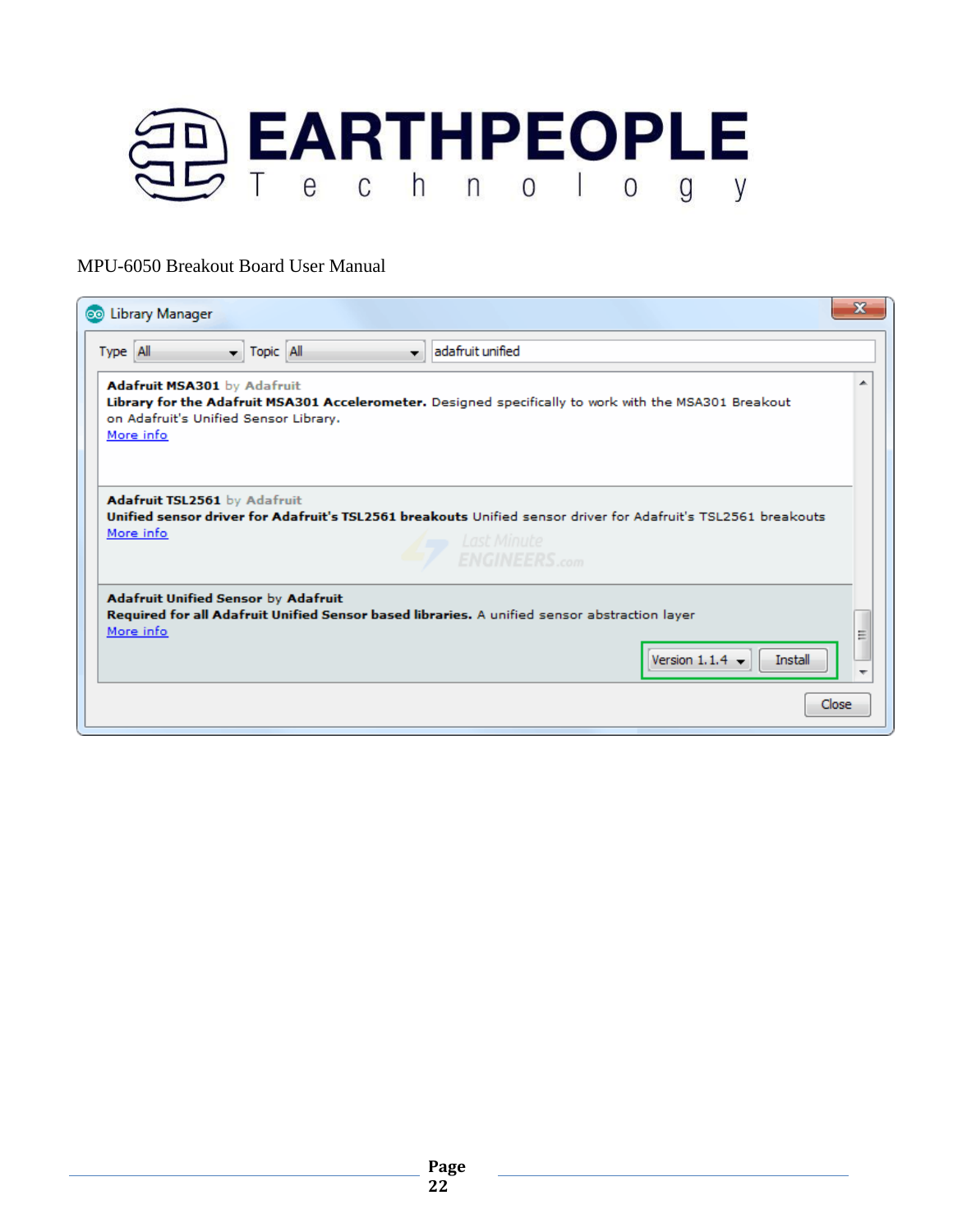

| Library Manager<br>ఱ                                                                                                                                                                           | х       |
|------------------------------------------------------------------------------------------------------------------------------------------------------------------------------------------------|---------|
| $\blacktriangledown$ Topic All<br>Type All<br>busio<br>▼.                                                                                                                                      |         |
| <b>Adafruit BusIO by Adafruit</b><br>This is a library for abstracting away UART, I2C and SPI interfacing This is a library for abstracting away<br>UART, I2C and SPI interfacing<br>More info | ┻       |
| Version 1.7.0                                                                                                                                                                                  | Install |
| Last Minute<br><b>ENGINEERS.com</b>                                                                                                                                                            |         |
|                                                                                                                                                                                                | Close   |

Arduino Code – Reading Accelerometer, Gyroscope and Temperature Data

When you have everything hooked up try running the below sketch. It will give you a complete understanding on how to read linear acceleration, angular rotation & temperature from the MPU6050 module and can serve as the basis for more practical experiments and projects.

```
#include <Adafruit_MPU6050.h>
#include <Adafruit_Sensor.h>
#include <Wire.h>
```
Adafruit\_MPU6050 mpu;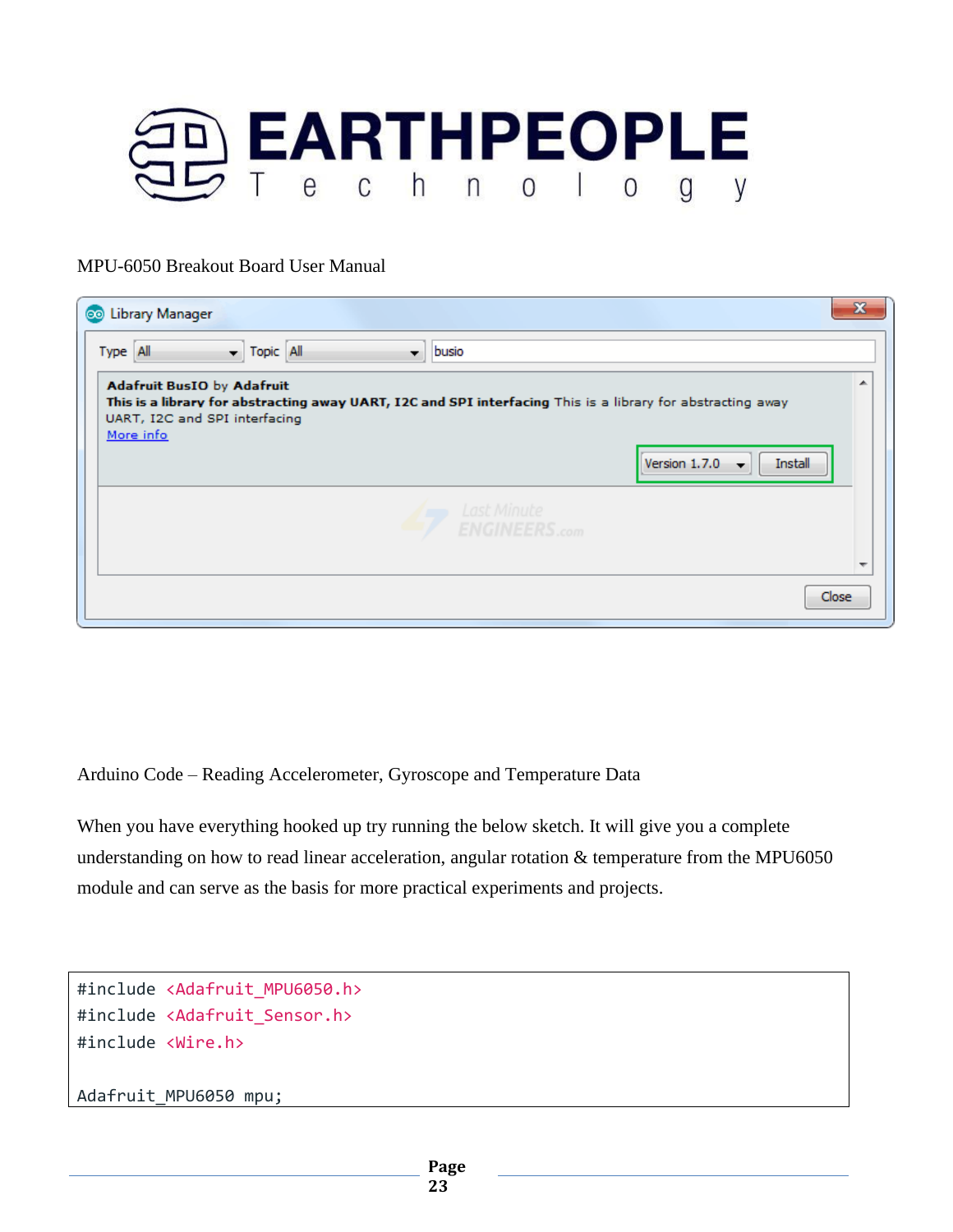

```
void setup(void) {
       Serial.begin(115200);
       // Try to initialize!
       if (!mpu.begin()) {
              Serial.println("Failed to find MPU6050 chip");
              while (1) {
                 delay(10);
              }
       }
       Serial.println("MPU6050 Found!");
       // set accelerometer range to +-8G
       mpu.setAccelerometerRange(MPU6050_RANGE_8_G);
       // set gyro range to +- 500 deg/s
       mpu.setGyroRange(MPU6050_RANGE_500_DEG);
       // set filter bandwidth to 21 Hz
       mpu.setFilterBandwidth(MPU6050_BAND_21_HZ);
       delay(100);
}
void loop() {
       /* Get new sensor events with the readings */
       sensors_event_t a, g, temp;
       mpu.getEvent(&a, &g, &temp);
```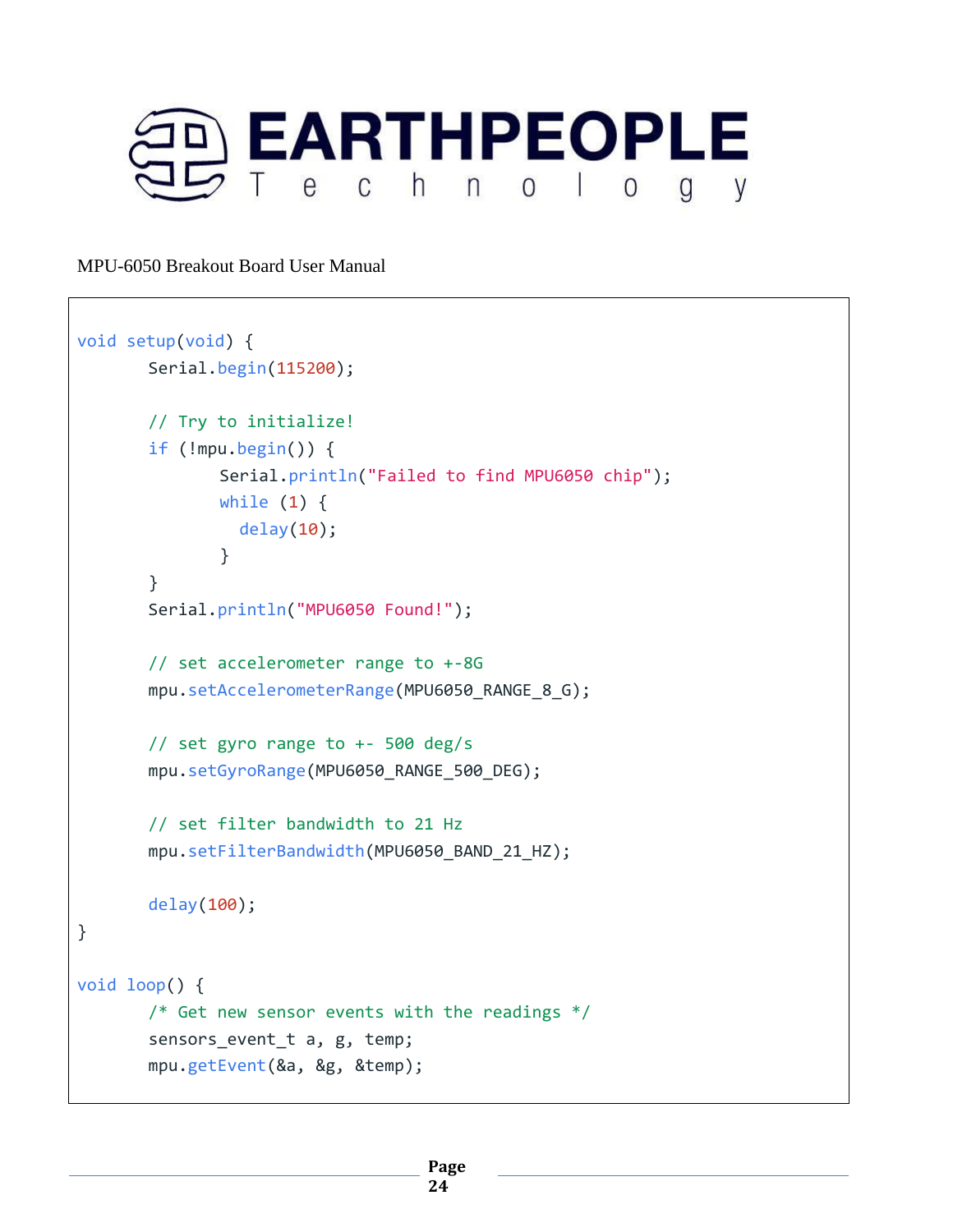

```
/* Print out the values */
Serial.print("Acceleration X: ");
Serial.print(a.acceleration.x);
Serial.print(", Y: ");
Serial.print(a.acceleration.y);
Serial.print(", Z: ");
Serial.print(a.acceleration.z);
Serial.println(" m/s^2");
Serial.print("Rotation X: ");
Serial.print(g.gyro.x);
Serial.print(", Y: ");
Serial.print(g.gyro.y);
Serial.print(", Z: ");
Serial.print(g.gyro.z);
Serial.println(" rad/s");
Serial.print("Temperature: ");
Serial.print(temp.temperature);
Serial.println(" degC");
Serial.println("");
delay(500);
```
}

Note that you must set your serial monitor to a speed of 115200 baud to try out the sketch. Because too much data is sent back from the MPU6050, it requires this higher speed to display it.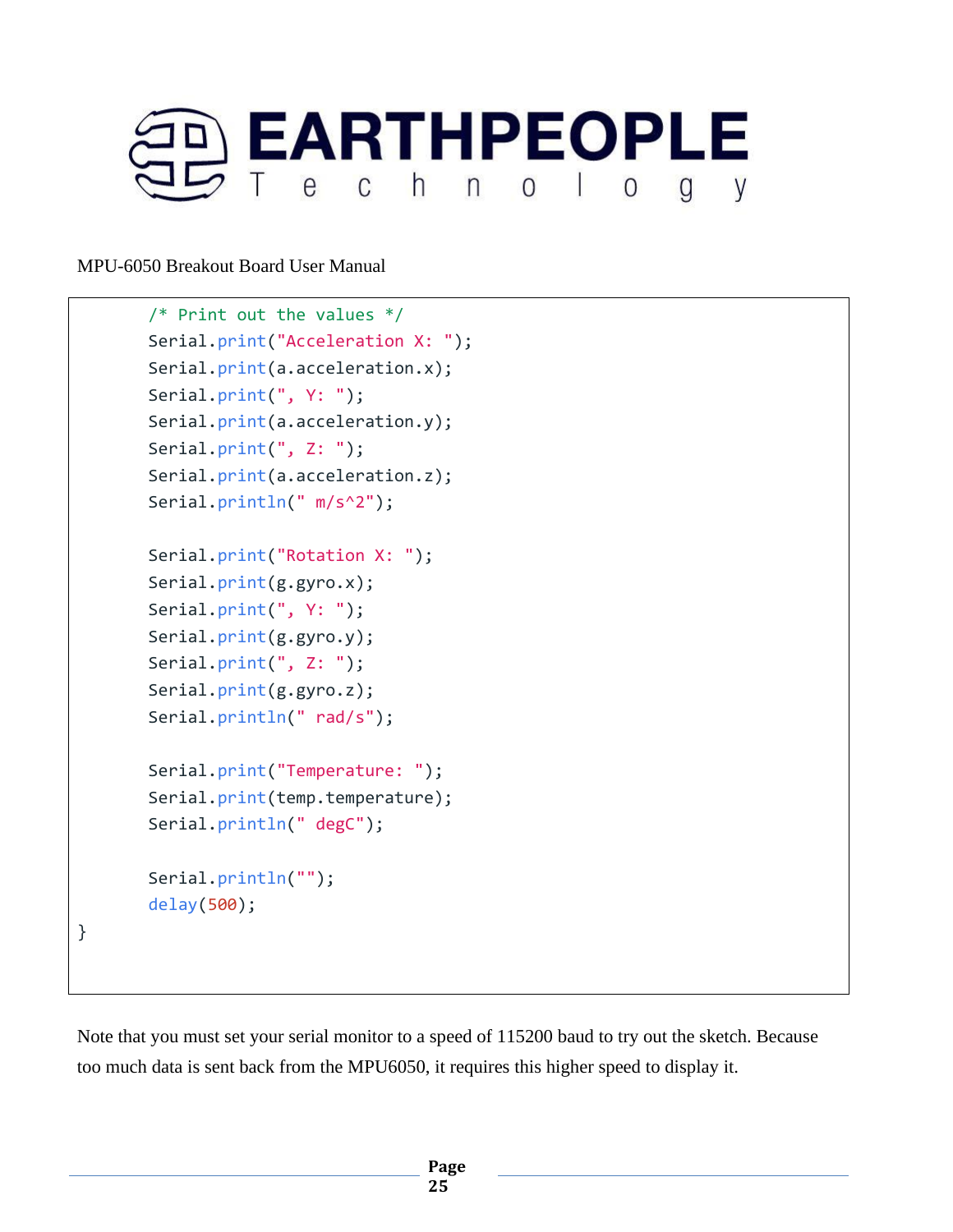

You will see myriad of data displaying linear acceleration, angular rotation and temperature values. Try moving your sensor around and notice how the data changes.

 $\Box$  $\overline{\mathbf{x}}$ co COM6 Send MPU6050 Found! Acceleration X: 0.31, Y: -0.62, Z: 10.34 m/s^2 Rotation X: 0.18, Y: -0.17, Z: 1.37 rad/s Temperature: 27.57 degC Acceleration X: 1.17, Y: -1.04, Z: 10.30 m/s^2 Rotation X: -0.35, Y: -0.39, Z: 0.71 rad/s Temperature: 27.58 degc ENGINEERS.com Acceleration X: 5.85, Y: 6.74, Z: 4.93 m/s^2 Rotation X: 0.07, Y: -0.05, Z: -0.03 rad/s Temperature: 27.57 degC **V** Autoscroll **I** Show timestamp **Newline** 115200 baud v Clear output  $\overline{\phantom{a}}$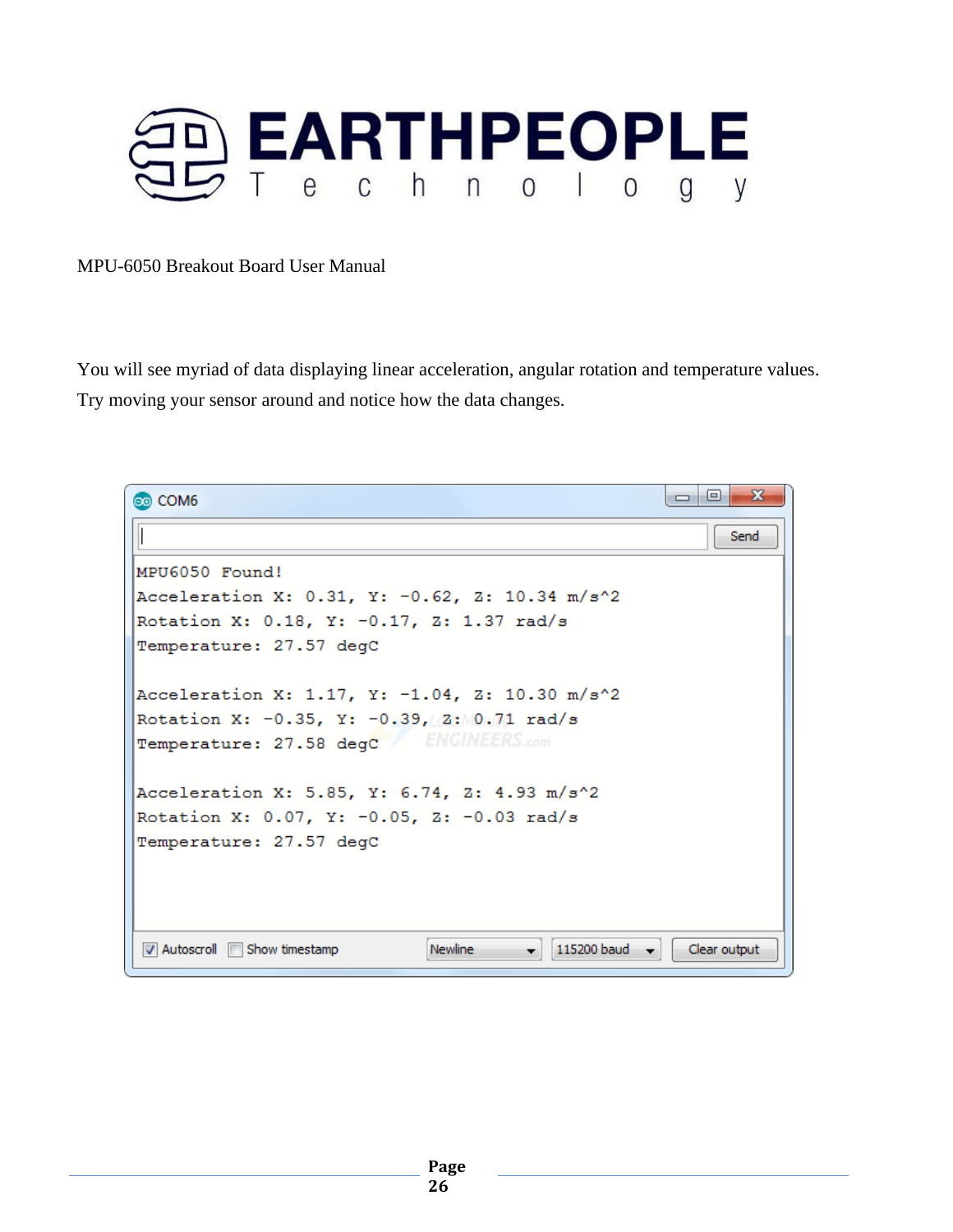

### **Code Explanation:**

The first step is to include all the required Arduino libraries. As mentioned before, the Adafruit\_MPU6050 library implements the hardware functions of the MPU6050 and the Adafruit Sensor library the unified sensor abstraction layer. You will also need to include the Wire library, which comes pre-installed in the Arduino IDE. This library allows us to communicate with I2C devices.

#include <Adafruit\_MPU6050.h> #include <Adafruit\_Sensor.h> #include <Wire.h>

Next, a new instance of the Adafruit\_MPU6050 class is created so that we can access related functions.

Adafruit\_MPU6050 mpu;

In the setup section of the code, we first initialize the serial communication with PC and call the begin() function. The begin() function initializes I2C interface and checks if the chip ID is correct. It then resets the chip using soft-reset & waits for the sensor for calibration after wake-up.

```
Serial.begin(115200);
// Try to initialize!
if (!mpu.begin()) {
       Serial.println("Failed to find MPU6050 chip");
       while (1) {
          delay(10);
       }
}
```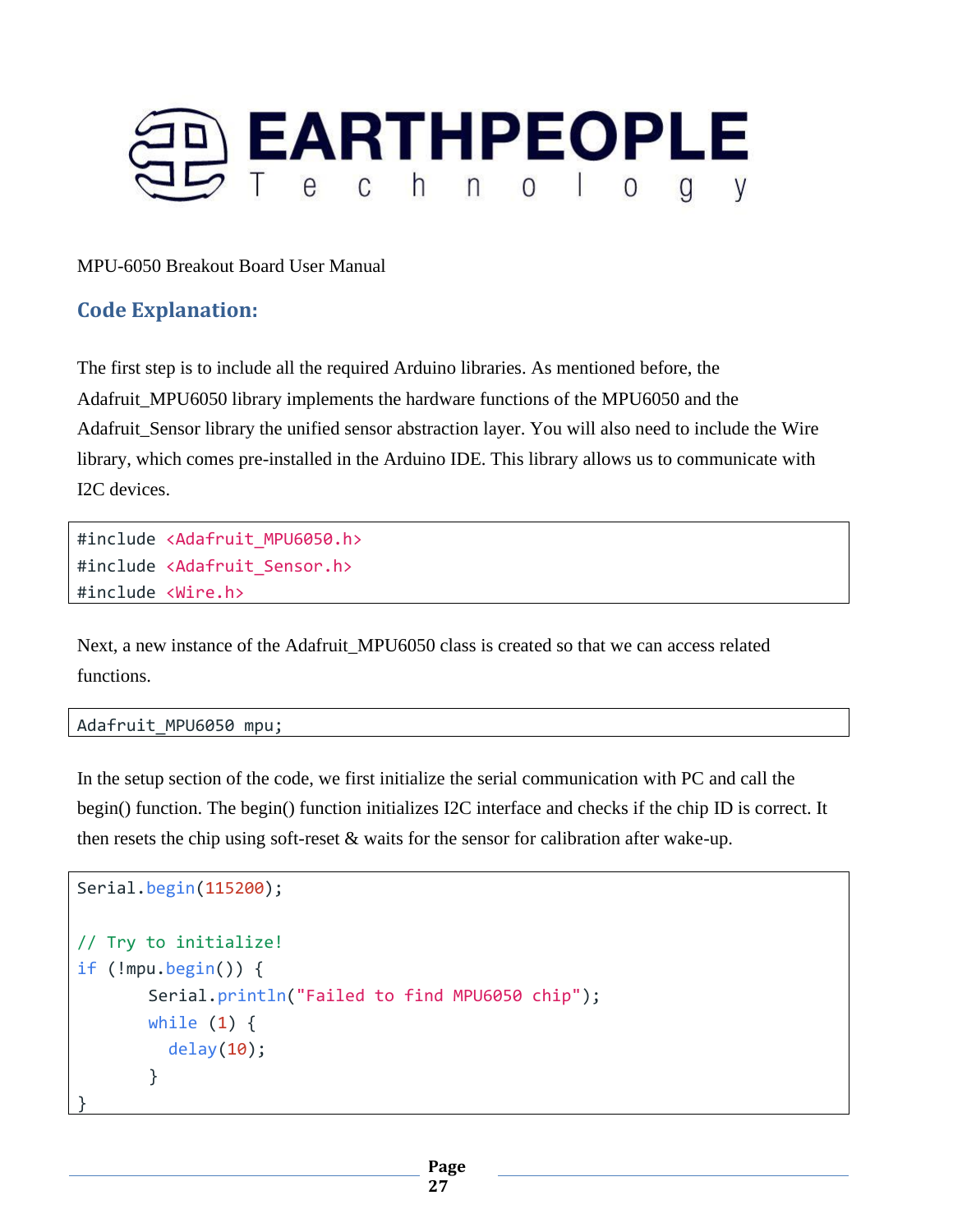

Before using the device object you constructed, you must initialize it with the sensitivity range you want to use. Below are three functions that set the measurement range of the MPU6050.

setAccelerometerRange(mpu6050\_accel\_range\_t)

The setAccelerometerRange() function sets the accelerometer range. Allowed values for 'setAccelerometerRange' are:

MPU6050\_RANGE\_2\_G – for  $\pm 2g$  range (default)

MPU6050\_RANGE\_4\_G – for ±4g range

MPU6050\_RANGE\_8\_G – for  $\pm 8g$  range

MPU6050\_RANGE\_ $16_G -$  for  $\pm 16g$  range

Note that, the smaller the range, the more sensitive the readings will be from the accelerometer.

setGyroRange(mpu6050\_gyro\_range\_t)

The setGyroRange() function sets the accelerometer range. Allowed values for 'setGyroRange' are:

MPU6050\_RANGE\_250\_DEG – for 250 degrees-per-second range (default)

MPU6050\_RANGE\_500\_DEG – for 500 degrees-per-second range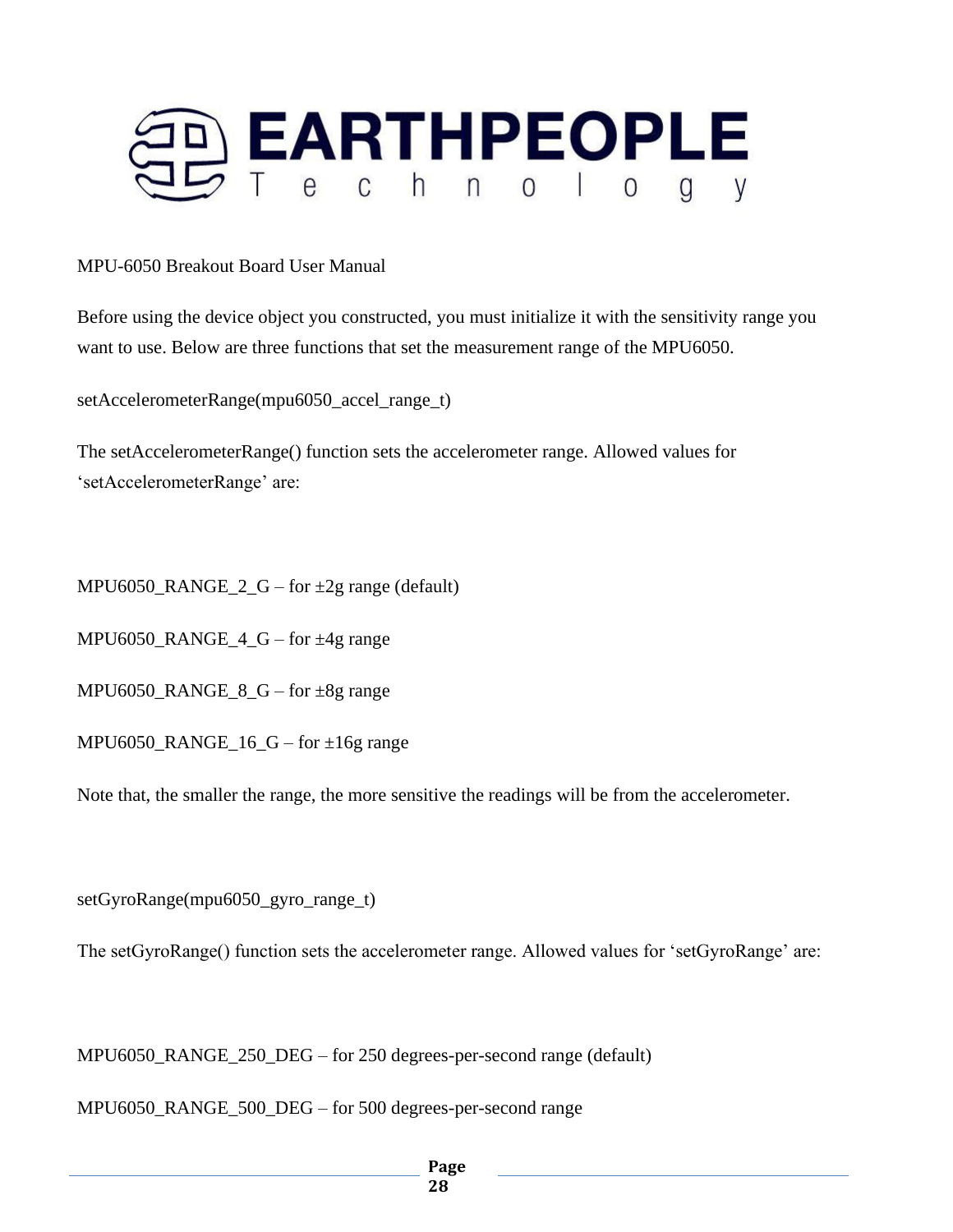

MPU6050\_RANGE\_1000\_DEG – for 1000 degrees-per-second range

MPU6050\_RANGE\_2000\_DEG – for 2000 degrees-per-second range

Note that, a smaller degrees-per-second range means a more sensitive output.

setFilterBandwidth(mpu6050\_bandwidth\_t)

The setFilterBandwidth() function sets the digital low pass filter bandwidth options. Allowed values for 'setFilterBandwidth' are:

MPU6050\_BAND\_260\_HZ, – for 260 Hz bandthwidth (Docs imply this disables the filter)

MPU6050\_BAND\_184\_HZ, – for 184 Hz bandthwidth

MPU6050\_BAND\_94\_HZ, – for 94 Hz bandthwidth

MPU6050\_BAND\_44\_HZ, – for 44 Hz bandthwidth

MPU6050\_BAND\_21\_HZ, – for 21 Hz bandthwidth

MPU6050\_BAND\_10\_HZ, – for 10 Hz bandthwidth

MPU6050\_BAND\_5\_HZ, – for 5 Hz bandthwidth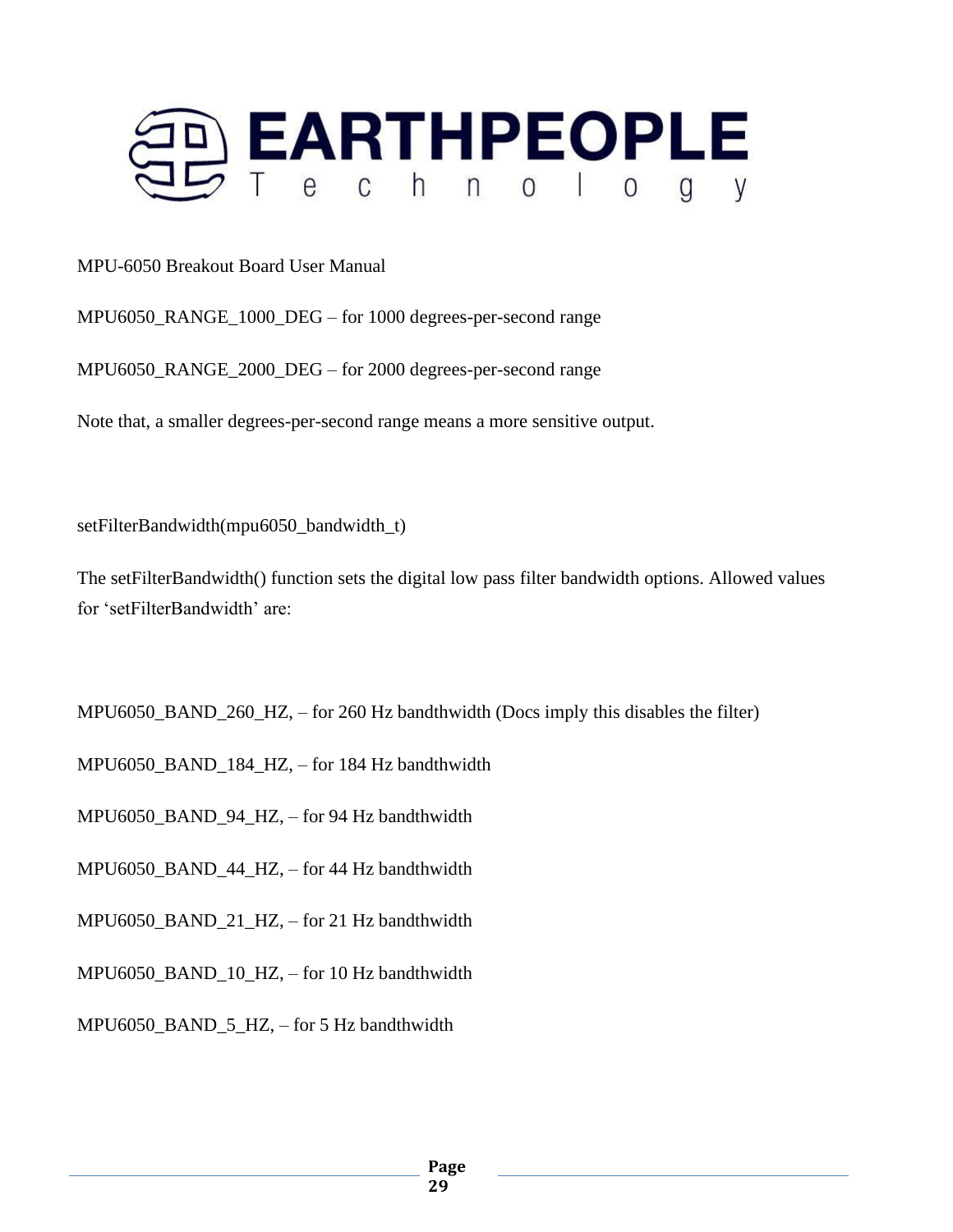

The output data of the gyroscope are filtered by a low pass filter. The bandwidth selection allows you to change the cutoff frequency of this filter. All the bandwidth setting does is simply smooth out the signal a little by removing high frequency noise.

For our experiment we are setting the accelerometer range to  $\pm 8G$ , gyro range to  $\pm 500^{\circ}/s$  and filter bandwidth to 21 Hz.

```
mpu.setAccelerometerRange(MPU6050_RANGE_8_G);
mpu.setGyroRange(MPU6050_RANGE_500_DEG);
mpu.setFilterBandwidth(MPU6050 BAND 21 HZ);
```
The measurement range, or full-scale range, is the maximum acceleration or angular velocity that your MPU6050 can read. Think about what you are measuring and set limits accordingly. Do you need to measure the spin of a record player (which is very slow) or a spinning wheel (which can be very fast)?

In the loop section of the code, we first create a sensors\_event\_t object in memory to hold our results. sensors\_event\_t is just a user defined datatype (Structures in C) that holds many types of sensor data such as acceleration, gyro, temperature, light, pressure and many more. You can read more about it on github.

sensors event t a, g, temp;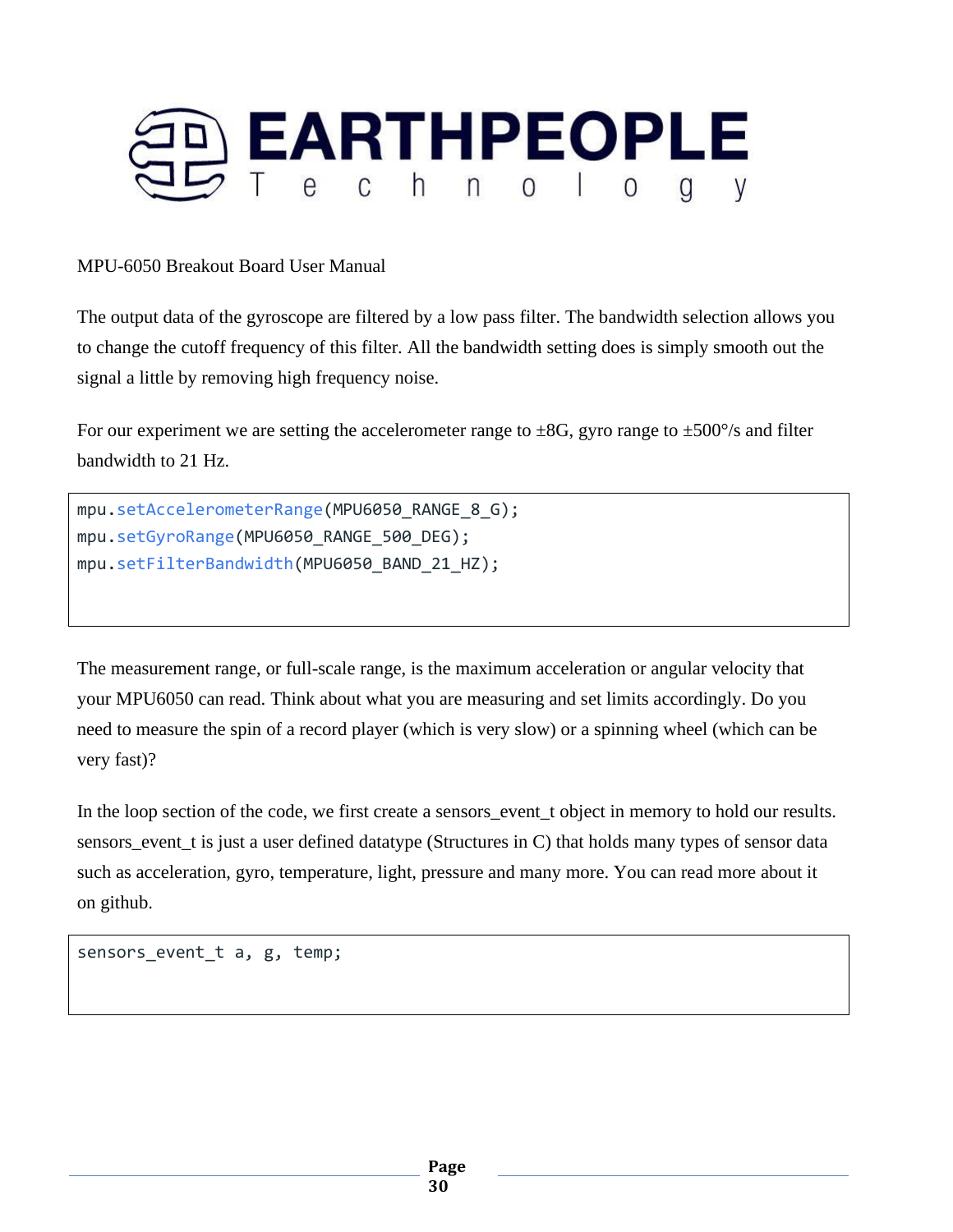

Next, we call getEvent() function. This function reads a new set of values from you sensor (a sensor 'event'), convert them to the appropriate SI units and scale, and then assign the results to our mpu object. This is the function you call to 'read' your sensor!

mpu.getEvent(&a, &g, &temp);

Finally, we output the values on the serial monitor.

```
Serial.print("Acceleration X: ");
Serial.print(a.acceleration.x);
Serial.print(", Y: ");
Serial.print(a.acceleration.y);
Serial.print(", Z: ");
Serial.print(a.acceleration.z);
Serial.println(" m/s^2");
Serial.print("Rotation X: ");
Serial.print(g.gyro.x);
Serial.print(", Y: ");
Serial.print(g.gyro.y);
Serial.print(", Z: ");
Serial.print(g.gyro.z);
Serial.println(" rad/s");
Serial.print("Temperature: ");
Serial.print(temp.temperature);
Serial.println(" degC");
```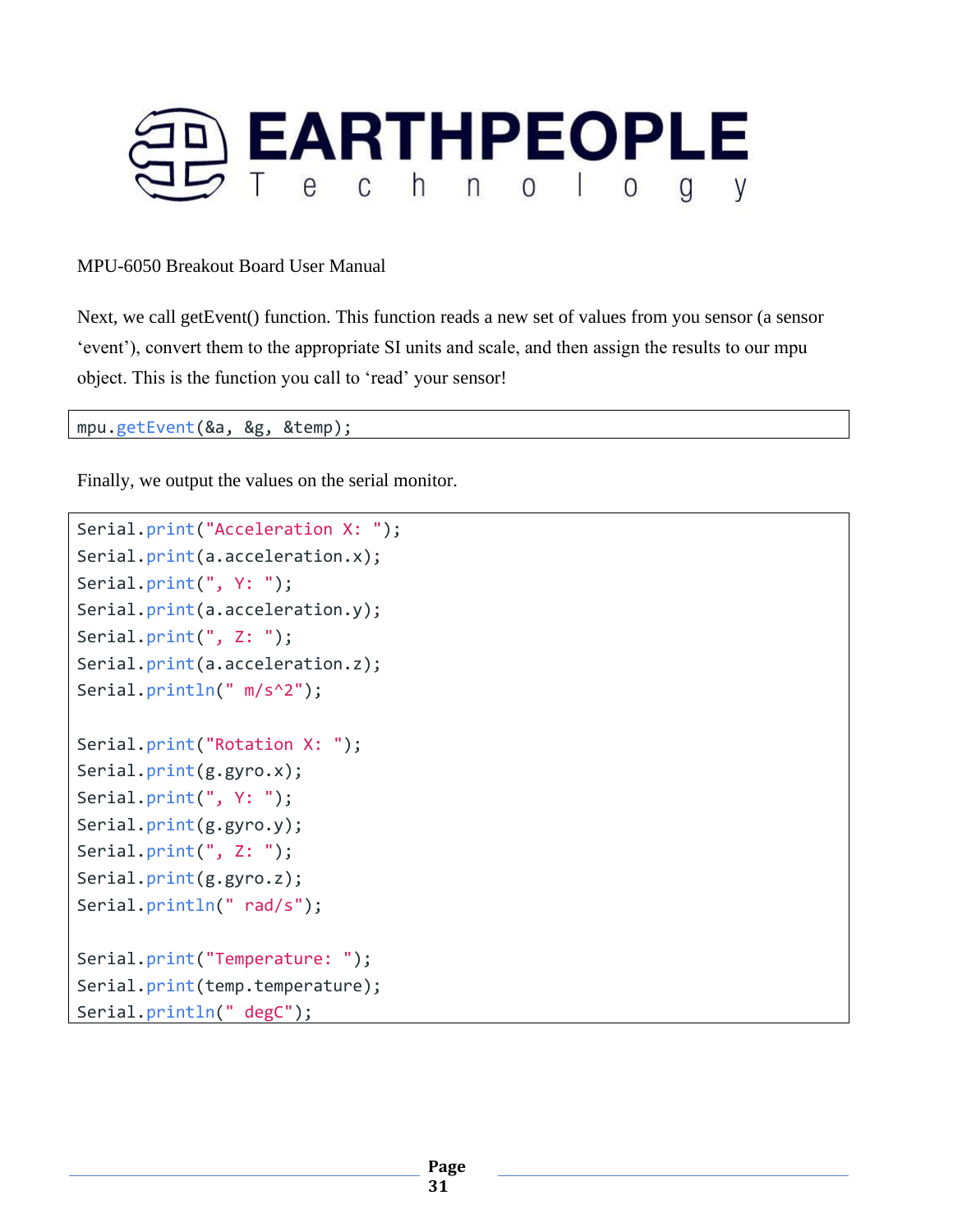

# **Arduino Code – Plotting MPU6050 data**

Just looking at the raw data coming from the MPU6050 will do nothing good. If you really want to see how your MPU6050 reacts when you move it around, use Serial Plotter.

The Arduino IDE comes with a cool tool called the serial plotter. It can give you visualizations of variables in real-time. This is super useful for visualizing data, troubleshooting your code, and visualizing your variables as waveforms.

Let's try it out with the new code below. Compile and upload the program below, then navigate to Tools > Serial Plotter (Ctrl+Shift+L). The code uses a baud rate of 115200, make sure it's set in the serial plotter as 115200 too.

```
#include <Adafruit_MPU6050.h>
#include <Adafruit_Sensor.h>
#include <Wire.h>
Adafruit_MPU6050 mpu;
void setup(void) {
       Serial.begin(115200);
       // Try to initialize!
       if (!mpu.begin()) {
              Serial.println("Failed to find MPU6050 chip");
              while (1) {
                delay(10);
              }
       }
```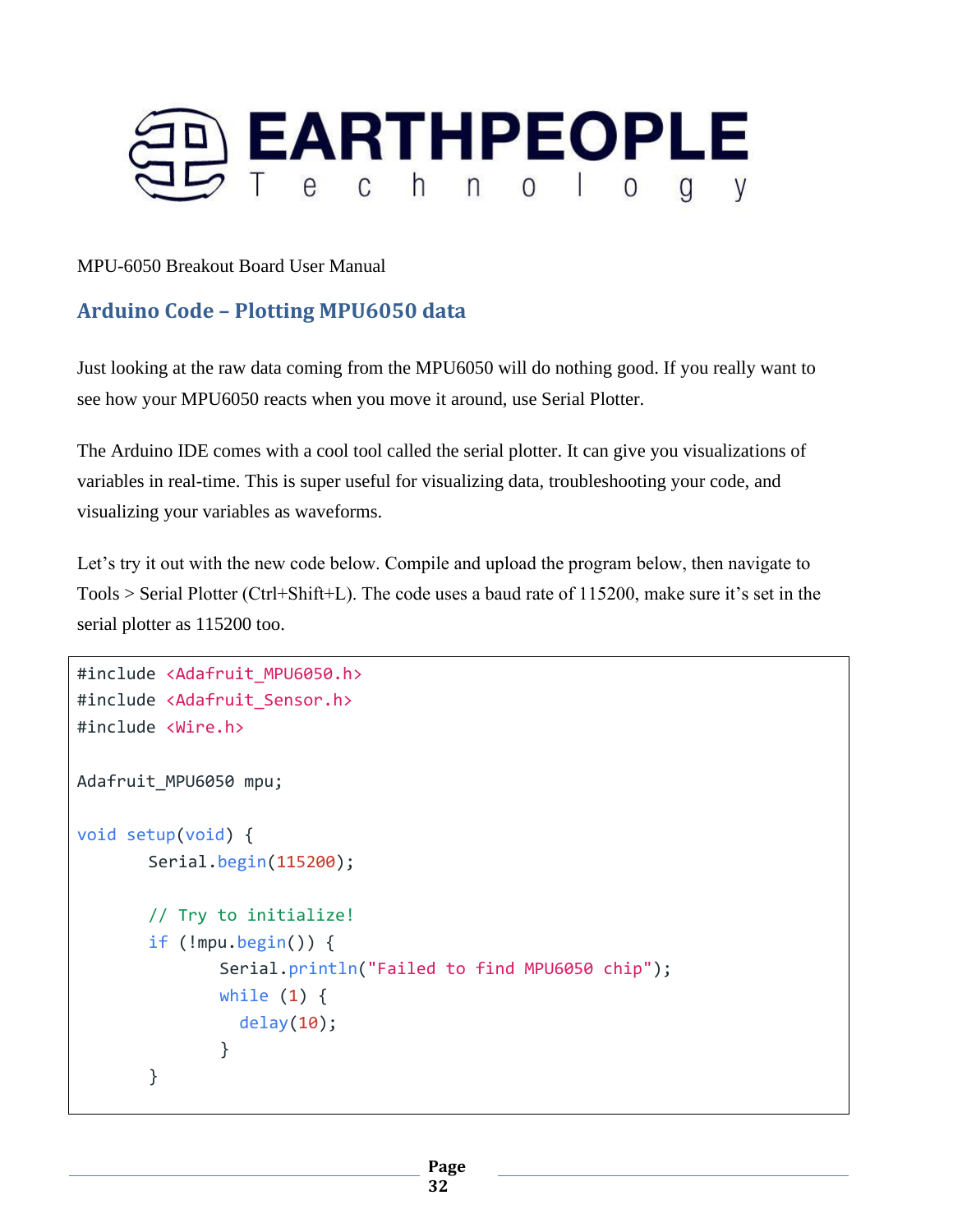

```
// set accelerometer range to +-8G
       mpu.setAccelerometerRange(MPU6050_RANGE_8_G);
       // set gyro range to +- 500 deg/s
       mpu.setGyroRange(MPU6050 RANGE 500 DEG);
       // set filter bandwidth to 21 Hz
       mpu.setFilterBandwidth(MPU6050_BAND_21_HZ);
       delay(100);
}
void loop() {
       /* Get new sensor events with the readings */sensors_event_t a, g, temp;
       mpu.getEvent(&a, &g, &temp);
       /* Print out the values */
       Serial.print(a.acceleration.x);
       Serial.print(",");
       Serial.print(a.acceleration.y);
       Serial.print(",");
       Serial.print(a.acceleration.z);
       Serial.print(", ");
       Serial.print(g.gyro.x);
       Serial.print(",");
       Serial.print(g.gyro.y);
       Serial.print(",");
       Serial.print(g.gyro.z);
       Serial.println("");
```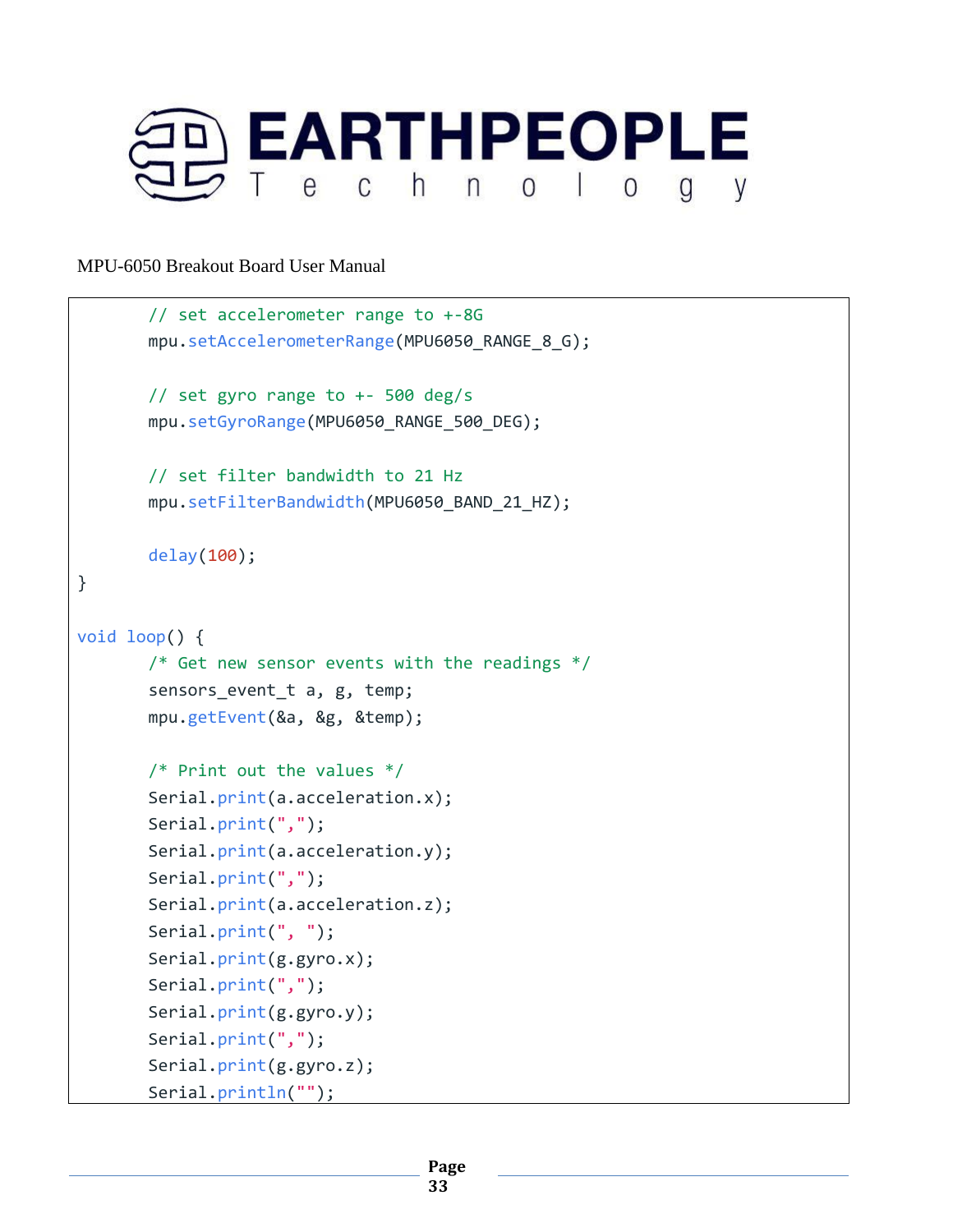

delay(10);

}

You should see something like this when moving the module up and down along the Z axis.